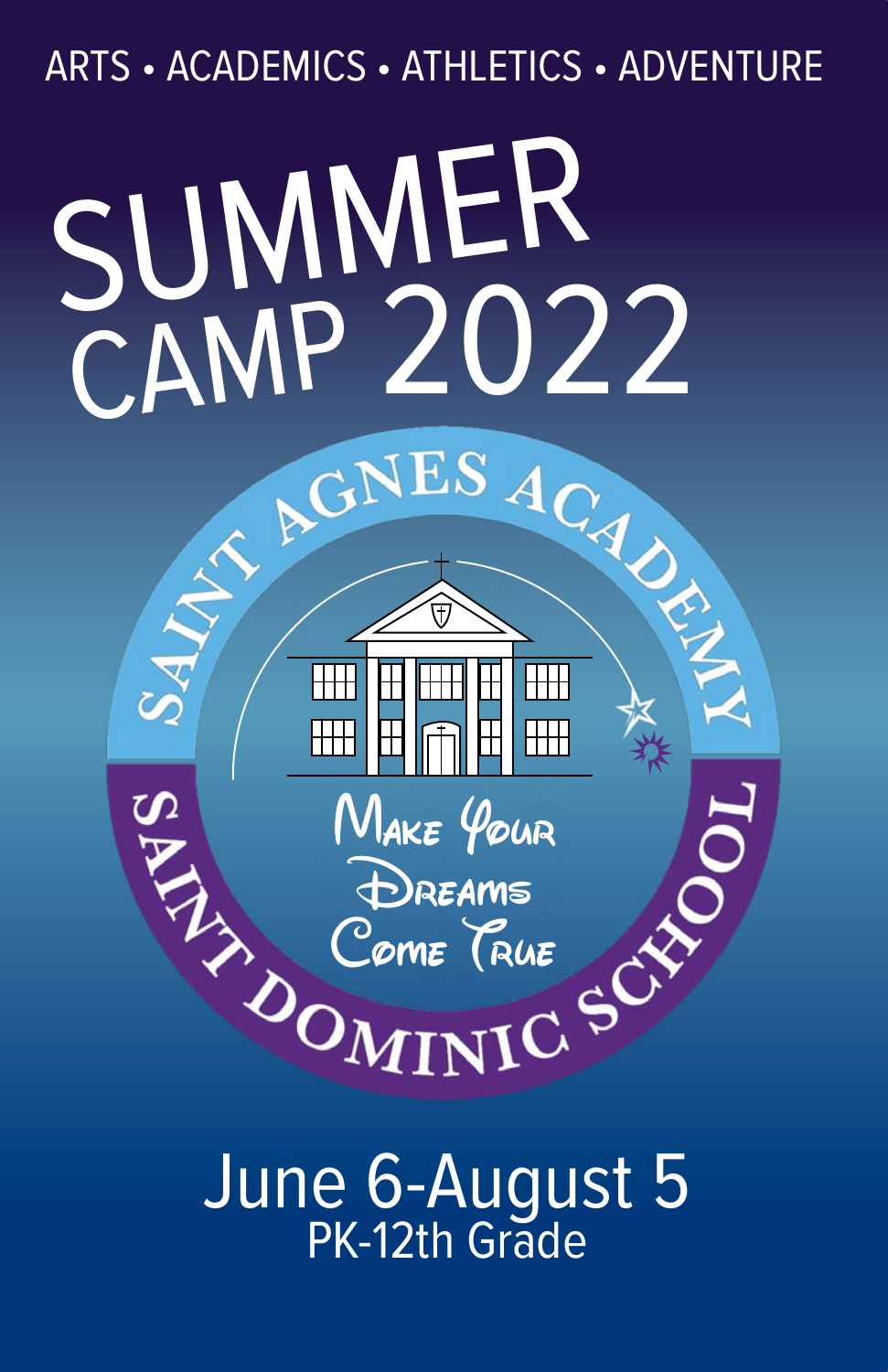### WELCOME TO SUMMER AT ST. AGNES ACADEMY-ST. DOMINIC SCHOOL!

Each summer, St. Agnes Academy-St. Dominic School hosts a vibrant variety of camps that provide opportunities for campers of all ages to continue learning, experiencing, exploring and enjoying their summer. Open to the community, we offer a huge catalog of over 70 professionally run and highly rewarding camps for PK-12th grade students. From drama and fine arts to sports and all-day camps, there is sure to be something for everyone!

Choose from Junior Day Camp for rising PK-K students and Day Camp for rising 1st-6th grade students. We offer Auxiliary Camps for all students (rising PK-12th grade) as well as partial or extended day care before and after camp programs (rising PK-6th grade students).

We hope that after reviewing our summer offerings, you'll select St. Agnes Academy-St. Dominic School Summer Programs for your child. Additionally, registering is easy via our safe and secure online registration portal.



Mary **Whrmeier** Extended Day and Camp Coordinator

**Register [Online Here!](https://campscui.active.com/orgs/StAgnesAcademyStDominicSchool)**

Jenny Howell Director of Auxillary Programs

### **CONTENTS:**

| Summer Camp Information and Fees |           |
|----------------------------------|-----------|
| Policies and Procedures          |           |
|                                  | $9-10$    |
|                                  | $11 - 14$ |
|                                  | $15-16$   |
| Week 3                           |           |
| Week 4 21-22                     |           |
| Week 5                           |           |
| Week 6                           |           |
| Week 7                           | 29-33     |
| Week 8                           | 34        |
| Camp Calendar                    | 35-38     |

### **Summer Contact Information:**

Main School Number: (901) 767-1356 Summer Front Desk: (901) 435-5893 Coordinator's Office: (901) 435-5817

#### **Street Address:**

4830 Walnut Grove Road Memphis, Tennessee 38117

**Email:**  eda-summercamp@saa-sds.org

#### **Summer Program Website:**

www.saa-sds.org/Summer

**School Website:**  www.saa-sds.org

#### **Facebook:**  saasdsmemphis

**Instagram:**  @saasdsmemphis

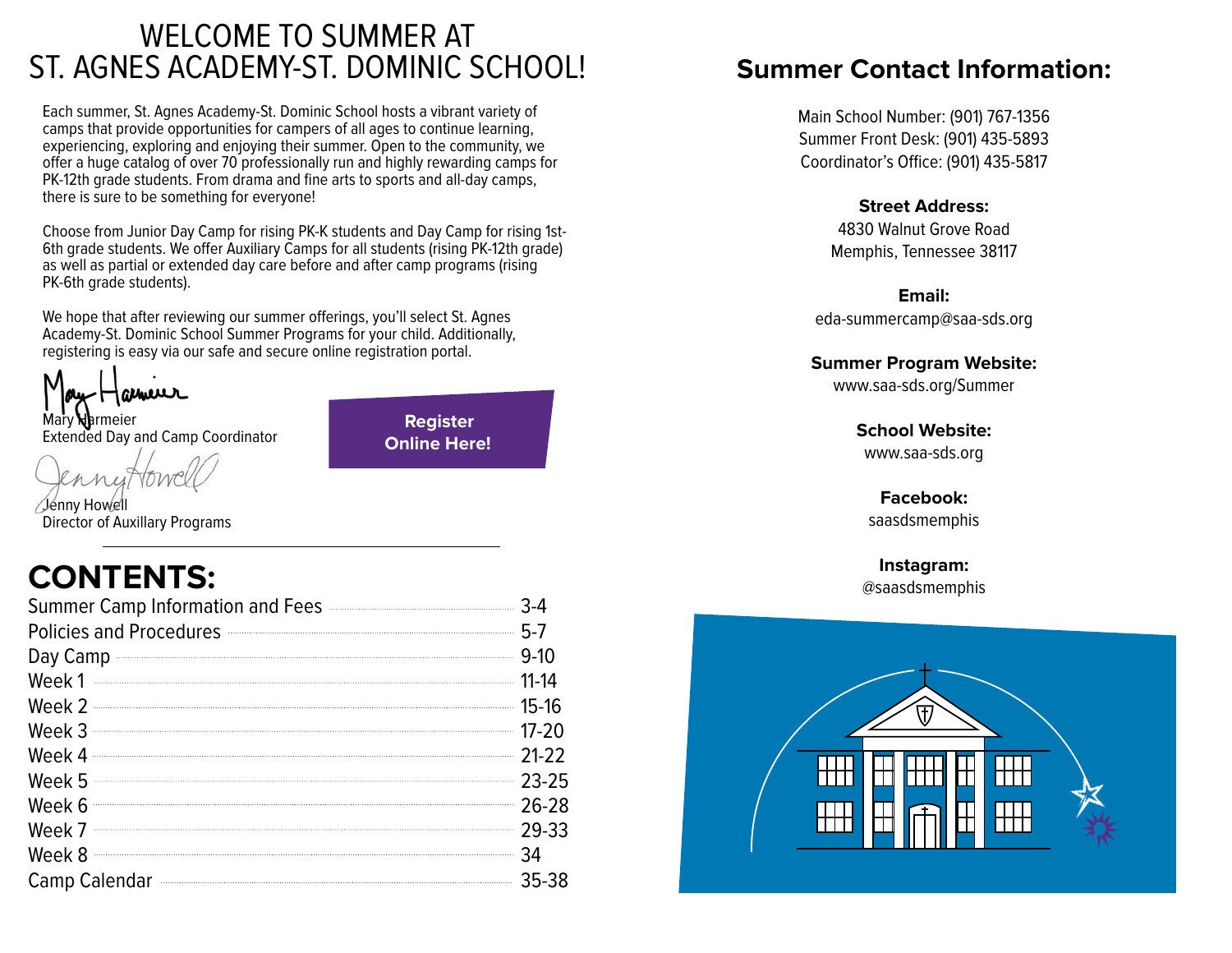### SUMMER CAMP 2022

#### **Junior Day Camp (Rising PK, JK & K)**

Our Jr. Day Camp is open to all rising PK-K students and is housed in our Davis Early Childhood Center. Our Jr. Day Camp provides age-appropriate activities and special events that will not only enhance your child's summer vacation, but also provide an atmosphere where they can grow socially, emotionally, and physically. Here, children have the opportunity to experience adventures through theme-based arts & crafts, special activities & visitors, and much more! Junior Campers will also expand community and self awareness through weekly service projects, done in partnership with the Day Campers. All Junior Day Campers are provided rest time (quiet time for Kindergarten campers) after lunch.

#### **Day Camp (Rising 1st-6th)**

Open to all rising 1st-6th grade students, Day Camp provides age-appropriate activities and special events that will not only enhance your child's summer vacation, but also provide an atmosphere where they can grow socially, emotionally, and physically. Here, children have the opportunity to experience adventures through weekly scavenger hunts, arts & crafts, special visitors each week and much more! Campers will also expand community and selfawareness through weekly service projects, daily journaling, and guided creativity time.

| <b>Summer Camp Fees (per week)</b><br>PK, JK & K \$275<br>$1st - 6th$ \$260<br><b>Full Day Camp</b><br>$7:30 - 6:00$<br>PK, JK & K \$200<br>$9:00 - 3:00$<br>$1st - 6th$ \$185<br><b>Summer Camp</b><br>All Ages:<br>(7:30-6:00) Full-Day + 1 Auxiliary Program<br>\$150 + Auxiliary Program Price<br>\$90 + Auxiliary Program Price<br>(9:00-3:00) Summer Camp + 1 Auxiliary Program<br>(7:30-6:00) Full Day + 2 Aux. Programs (1st - 6th only)<br>\$100 + Aux. Program Prices<br>(9:00 - 3:00) Care Between 2 Aux. Programs (1st - 8th only)<br>\$25 + Aux. Program Prices |  |  |  |
|------------------------------------------------------------------------------------------------------------------------------------------------------------------------------------------------------------------------------------------------------------------------------------------------------------------------------------------------------------------------------------------------------------------------------------------------------------------------------------------------------------------------------------------------------------------------------|--|--|--|
|                                                                                                                                                                                                                                                                                                                                                                                                                                                                                                                                                                              |  |  |  |
|                                                                                                                                                                                                                                                                                                                                                                                                                                                                                                                                                                              |  |  |  |
|                                                                                                                                                                                                                                                                                                                                                                                                                                                                                                                                                                              |  |  |  |

**\*When registering, please choose your auxiliary camps first, then add on full day or partial day camps from the list of auxiliary camp options. if you have questions about registration, please call Mary at 435-5817.**

We are proud of our flexible, yet carefully guided programs, which allow time for recreation, learning, and leisure. Every week holds exciting new activities you won't want to miss! No matter what type of adventure your child is looking for, it is the goal of our counselors to create an atmosphere where your child can explore, learn, and investigate the possibilities of summer!

## SUMMER CAMP 2022

#### **Full Day Camp For rising PK - 6th grade students**

We love for campers to enjoy our summer camp. We know that some campers may need before and after care. The cost of the full-day camp includes the opportunity to play outside, have craft time, lunch and special visitors from the area. This option includes extra outside play time and crafts. The day will be packed with activities for your child!

#### **Summer Camp For rising PK - 6th grade students**

The cost of the summer camp option, which is a shorter day, still provides the opportunity for your child to play outside, have craft time, lunch and special visitors from the area.

#### **Full Day Camp + 1 Auxiliary Program For rising PK - 6th grade students**

If your child needs a full day of care and would like to participate in one of our auxiliary programs, this is the choice for you! We will walk your child to their auxiliary camp and bring them back to summer camp for the remainder of the day. They will eat lunch with other campers.

#### **Summer Camp + 1 Auxiliary Program For rising PK - 6th grade students**

For those who would like to do one morning or one afternoon auxiliary camp on top of their summer camp, we have a spot for you! Drop your child off at their morning auxiliary camp and we will pick them up so they can join summer camp until 3pm. If your child is doing an afternoon auxiliary camp, drop them off at summer camp and then pick them up at their auxiliary camp.

#### **Full Day Camp + 2 Auxiliary Program For rising 1st - 6th grade students**

If your child needs a full day of care and would like to participate in two of our auxiliary programs, this is the choice for you! We will check your child into their auxiliary camps and bring them back to camp until it is time for their next auxiliary camp. They will eat lunch with the other campers.

#### **Care Between Two Auxiliary Programs For rising 1st - 8th grade students**

We will provide supervision during lunch (11:30-12:30) for any child that is attending a morning and an afternoon auxiliary program. Our staff will see to it that your child is picked up from their morning program, escorted to day camp for lunch, and then guided to their afternoon program. This service is available for a fee of \$25.00 per week. Please remember that SAA-SDS is a peanut-free campus.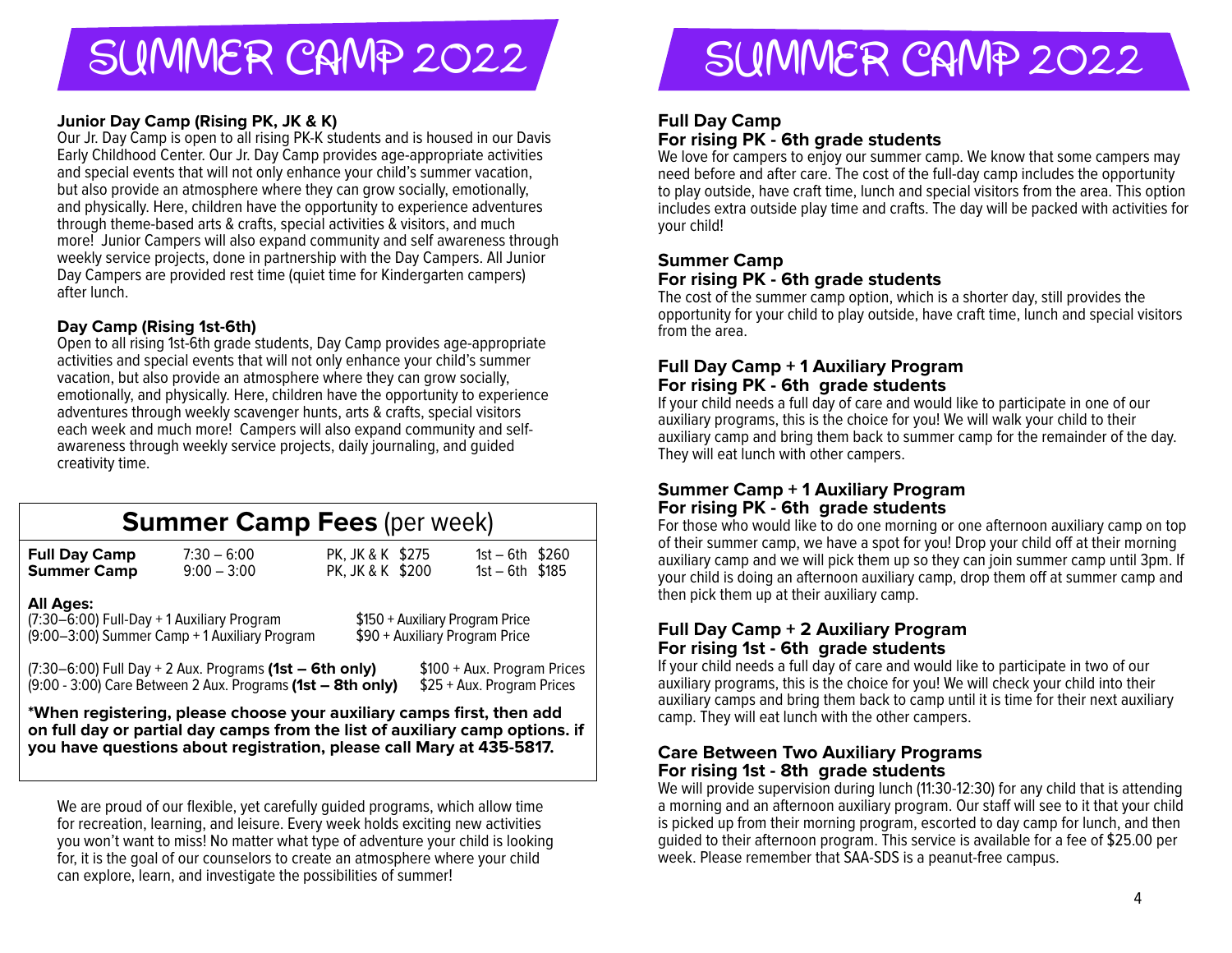# POLICIES & PROCEDURES

**Note**: Camp details are subject to change. Please refer to the Summer Program website for the most current information.

#### **Registration**

The priority registration deadline is **Friday, April 29, 2022**. You must complete the online registration process and either pay in full or establish a payment plan by this date. There is a mandatory **\$25.00** registration fee per student. (This is a **non-refundable registration fee** and does not apply to your Summer Program balance.)

Registrations will be accepted after the priority deadline if the program still has space available. However, if a program has not reached its minimum enrollment by Friday, April 29, 2022, it may be canceled. Early registration is encouraged.

#### **Withdrawal/Refund**

The last day to withdraw and receive a refund is **Thursday, May 19, 2022**. No refunds will be given after this date unless there is a case of critical illness or a family emergency. Such situations will be handled on a case-by-case basis, and will only be considered if notification is received prior to the start of the specific program. SAA-SDS will withhold a **\$25.00 processing fee** from all refunds granted, in addition to the non-refundable registration fee.

#### **Confirmation**

A confirmation email will be automatically sent to you when your online registration is received. All schedules, supply lists and location information will be available on the summer program website prior to the start of programs.

#### **Program Cancellations and Adjustments**

Minimum and maximum numbers have been set for each of the described summer programs. Every effort will be made to prevent cancellation of a program. Any schedule adjustment or cancellation will be announced at least one week prior to the start of the program. In such a case, a full refund will be made available.

#### **Conduct and Dress**

Students are expected to behave appropriately and wear dress deemed appropriate during the regular school year. SAA-SDS reserves the right to remove anyone from its programs who exhibits disruptive behavior and/or inappropriate dress. No refunds will be given upon removal from the program. Please see our Summer Camp Guidelines & Disciplinary Policy.

#### **Rising PK-K Students Attending Programs**

Students must be at least 3 years of age by June 1, 2022 to attend Summer Programs and are expected to be fully potty-trained prior to the start of camp. Should a child have an incident at camp, a parent may be contacted to come to the School to take care of the student. Should a chronic issue arise, the student may no longer be able to attend Summer Programs.

#### **Late Pick-Up Fees**

The Summer Program office is aware that unexpected events happen to all of us. Therefore, the first late pick-up (after 3:00 for Day Camp, 6:00 for Extended Care) is excused. On the second late pick-up, a fee of \$1.00 per minute, per child, will be assessed. All late pick up fees will be debited from the account on file.

Campers attending partial-day programs will be escorted to the Day Camp ten minutes after their program ends. If a child is checked in to Day Camp, a fee of \$20 will be debited from the account on file.

#### **Peanut-Free Campus**

SAA-SDS is a peanut-free campus. Any lunches and snacks brought to Summer Programs must adhere to this policy.

#### **Allergies & Medical Conditions**

It is extremely important that the Summer Program Staff be made aware of any allergies or medical conditions that may affect your child's camp experience. You must provide the Summer Program Staff with all information and medications necessary to ensure your child's safety.

#### **Electronics & Other Personal Items**

Cell phones are allowed on campus during Summer Programs for grades 5-8, but must be kept out of sight at all times and may only be used to place a call or receive a text regarding pick up from summer programs. No other electronics are allowed during Summer Programs. SAA-SDS is not responsible for any lost, stolen or broken personal items brought to summer programs.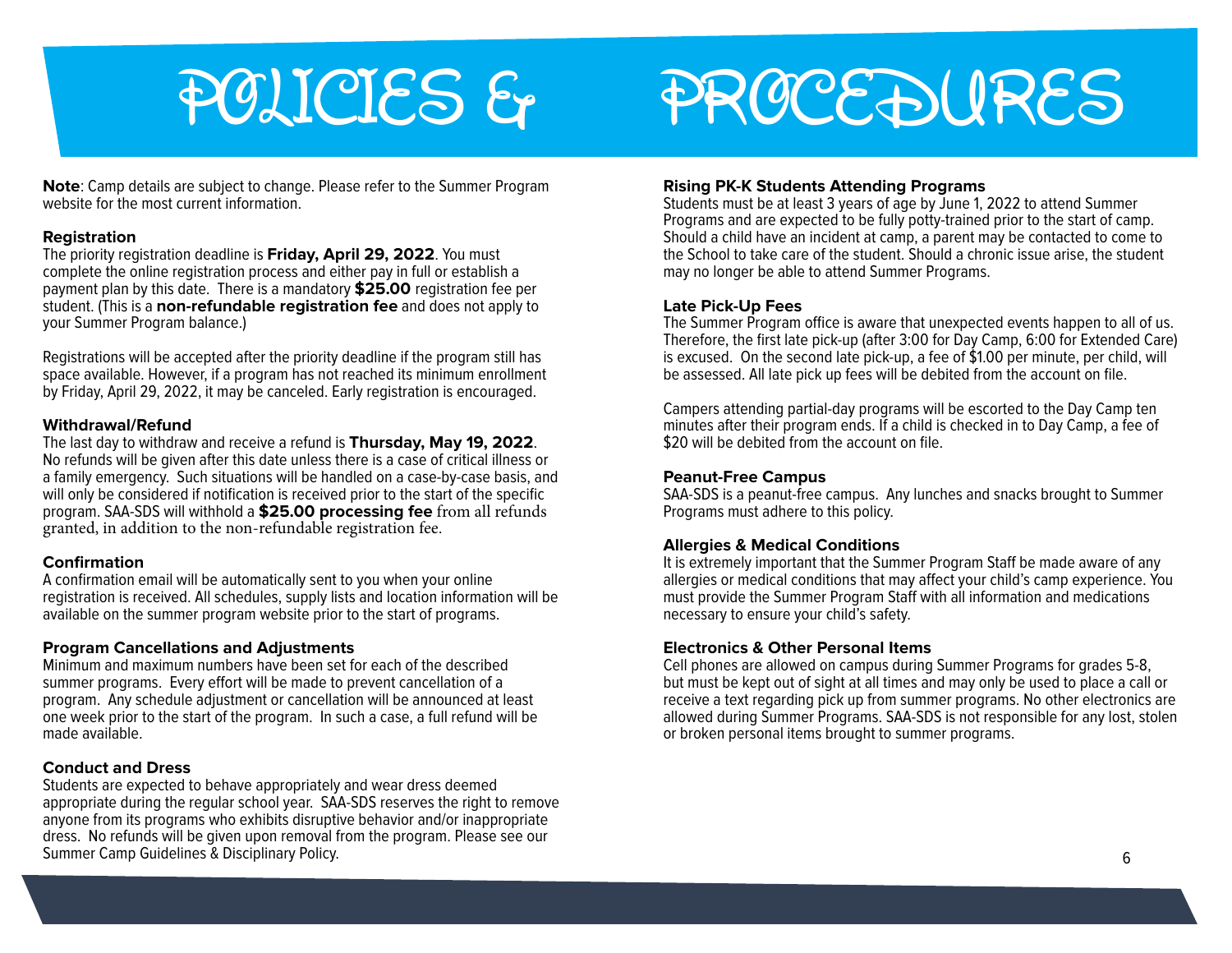### POLICIES & PROCEDURES

### COVID-19 PROTOCOLS

All summer staff will model, encourage, and incorporate proper hygiene into their camps and classes. We will teach and reinforce washing hands and covering coughs and sneezes among children and staff.

Our number one priority is the health and safety of all our campers and staff. We have developed a comprehensive COVID-19 health plan to keep our campus safe. As COVID-19 information evolves, we will make modifications to our policies as warranted.

> **[SAA-SDS COVID-19](https://www.saa-sds.org/Images/UploadDocs/HealthPlan22421_20210224223037.pdf) [HEALTH PLAN](https://www.saa-sds.org/health-plan)**

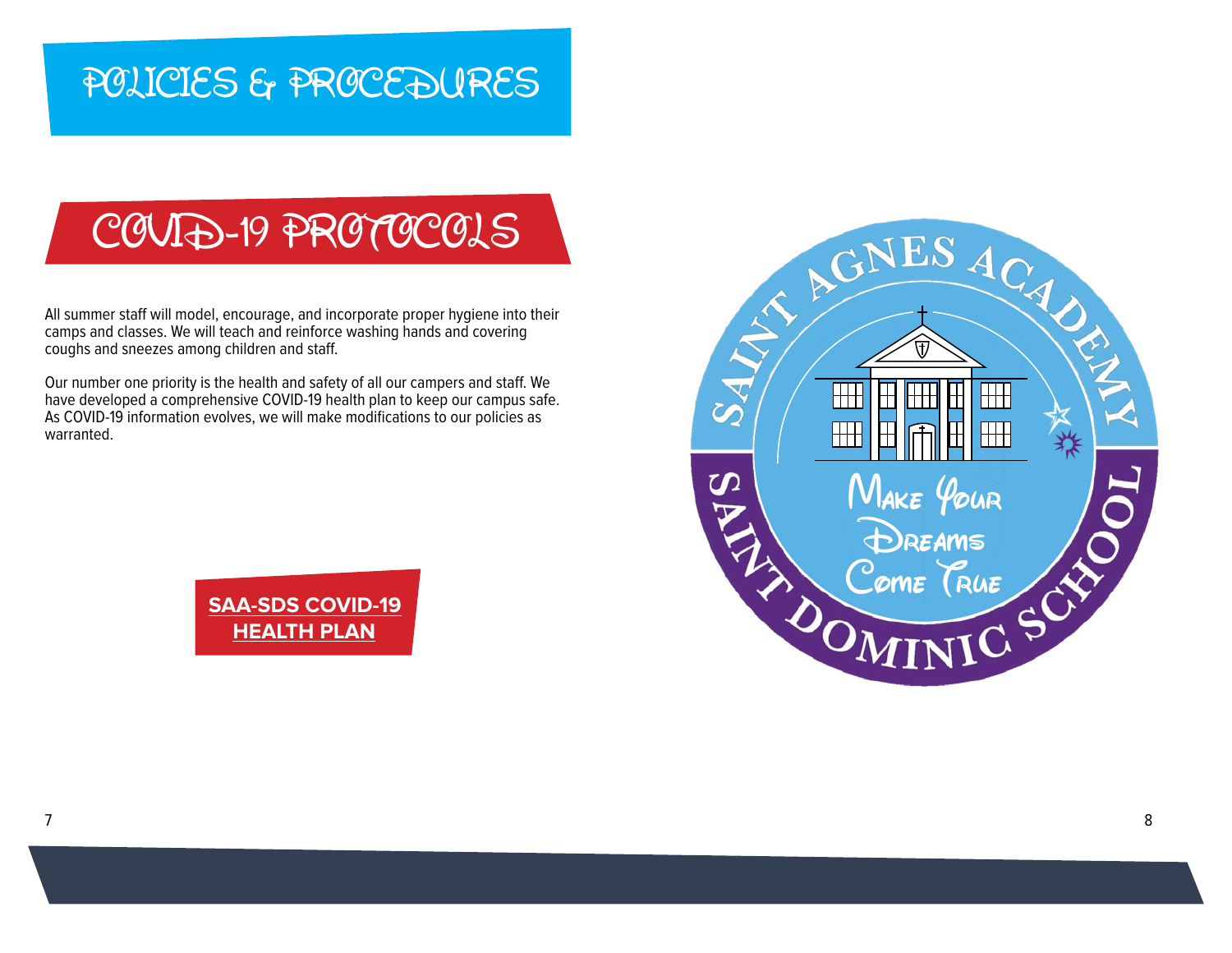Join us in celebrating Disney's 50 years, by finding the magic at SAA-SDS as we enjoy movies, magic, and more! Travel with us as we swim with Ariel, fly through the galaxies, take a magic carpet ride through many countries and kingdoms, roam with Simba, and dance and sing with Anna and Elsa. Accompany us for a summer full of fun, adventure, exploration, and creativity. Let's explore the possibilities that surround us. As Walt Disney said, "If you can dream it, you can do it."

#### **DAY CAMP**

#### **June 6-10 AROUND THE WORLD**

During this week students will experience new cultures, international cuisine, and learn how the world is shaped by global music, people, innovation, imagination, and artistic expression. Join us as we create our vision of the world with the assistance of various Disney movies.

#### **June 13-17 UNDER THE SEA**

Dive into the sea, bask in the sun, play in the sand! Don't get hooked on the land, splash into the sea, and roll with the waves. Let's explore the wonders of water.

#### **June 20-24 SOUNDS OF MUSIC**

#### Supercalifragilisticexpialidocious!

It's a week of song and dance! Sing along with us as we take part in some of Disney's best musicals. Be entertained with food, artistry, and animation.

#### **June 27-July 1 ANIMAL KINGDOM**

Run, walk, jump, hop, slither, swim, and fly. Encounter the wonder of animals from regions of the world. Experience animal Olympics, animal munchies, and animal kingdoms as we travel the zoo – from the Arctic to the Sahara, back to the Rainforest, the Northwest Passage, and the Zambezi River.

# DAY CAMP 2022 DAY CAMP 2022

#### **July 4-8 4th of JULY BREAK**

#### **July 11-15 CAPES AND GOWNS**

Discover the magic of galaxies and kingdoms with your favorite superheroes and princesses. Find your inner hero and passion – never give up, get the job done, be the best, and learn to lead. Nourish your head and your heart with our exciting entertainment!

#### **July 18-22 BEACH WEEK**

Aloha! Come have some fun in the sun on Stars and Suns Island! Grab your swimsuit and luau with us as we try tropical fruits, build sandcastles, and swim, swim, swim! Help us "shell-ebrate" Disney's 50 years!

#### **July 25-29 SPACE WEEK**

This week will be out of this world, and we are over the moon for you to join us! Encounter galactic adventures, aliens, constellations, and gaze at the stars. Meet at our space station and blast off into a universe of fun.

#### **August 1-5 THE HAPPILY EVER AFTER**

The future is wide open! Join us to celebrate the dreams that came true at St Agnes-St. Dominic this summer and enjoy a week of just magical fun! We'll make it a memorable week that students can carry with them into the new school year.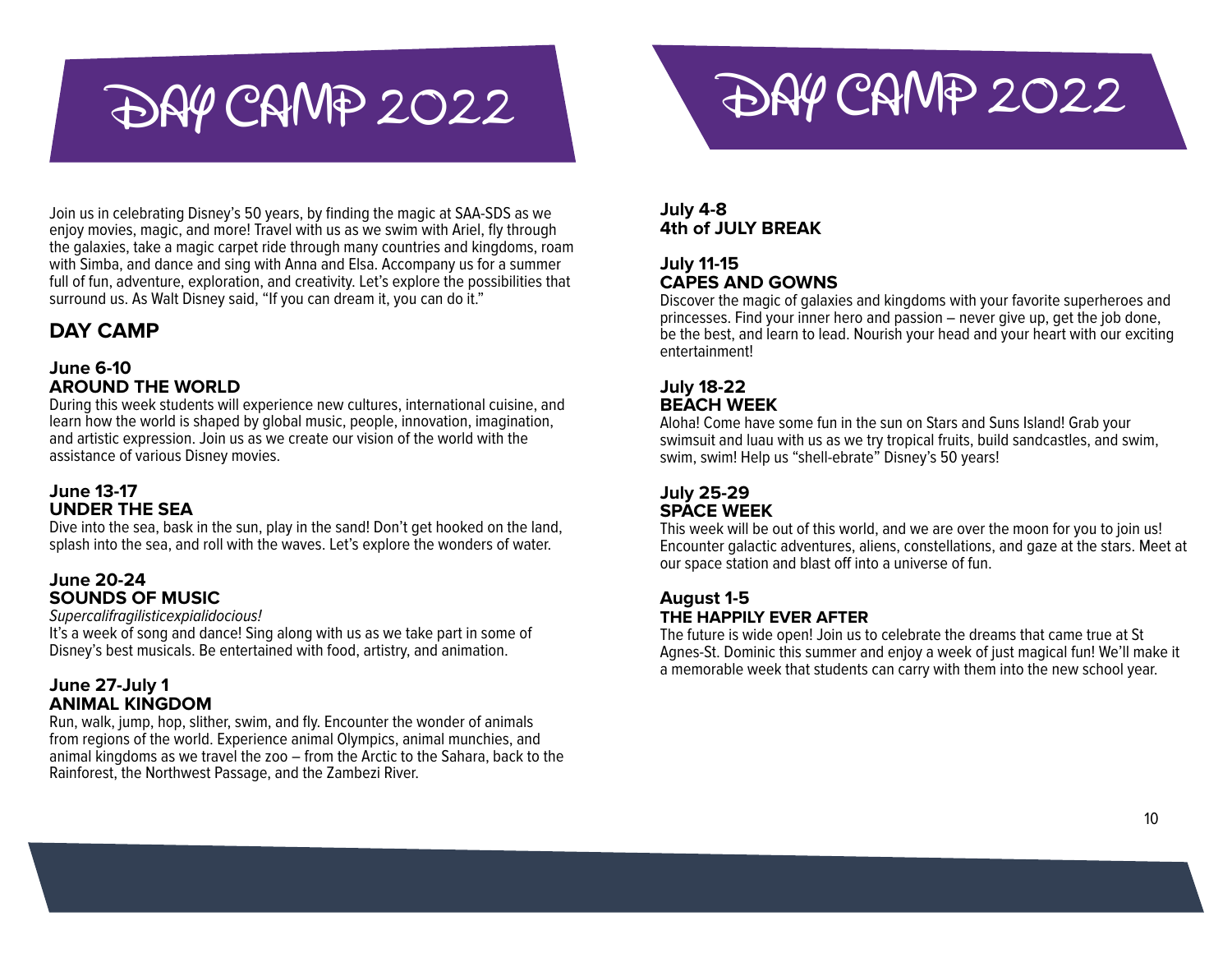

#### **CAMP INVENTION - RECHARGE! For rising K-6th grade students Dates/Times: June 6-10; 8:30am - 3:00pm Fee: \$260.00**

Energize your kid's creativity and confidence with our new Camp Invention program, EXPLORE! When this nationally acclaimed program comes to Saint Agnes Academy-Saint Dominic School from June 6th -10th, campers in grades K-6 will collaborate with friends in hands-on, open-ended STEM challenges. Campers will dive into four modules daily. Our Make a Splash module has campers performing ocean research and they will adopt their own fish. In the Blast Off for Spacecation module, campers will create space packs and astro-arm devices to be used during their "spacecation". Campers will build their own robotic artist while learning about how inventions have changed the way people create. And finally campers will zigzag through physics, engineering, and gaming as they build a mega Marble Arcade! Each activity is designed to inspire curiosity, spark imaginations, and give your young innovator the best summer ever. Visit [invent.org/camp](https://invent-web.ungerboeck.com/programsearch/moreinfo.aspx?event=37529) to secure your spot! (Use promo code EXPLORE25 by 3/31 to save \$25)

SAA-SDS Contact: Elizabeth Frank (efrank@saa-sds.org) Note: Before and after care for this program are offered through the SAA-SDS Summer Camp Program. If you need these services, please email [eda-summercamp.@saa-sds.org](mailto:eda-summercamp.%40saa-sds.org?subject=).

**SPANISH ANIMAL CAMP For rising PK-JK students Dates/Times: June 6-10; 9:00-11:30am Fee: \$100.00**

We will sing our favorite songs, and we will make fun crafts as we review and learn more animal names in Spanish. Singing, practicing, and playing will provide a fun way for us to refresh and renew our Spanish over the summer months.

Instructor: Cynthia Goodfellow, ECC Spanish Teacher ntructor: Cynthia Goodfellow, ECC Spanish Teacher<br>11

### AUXILIARY CAMPS Week 1 - June 6-10

#### **GYMNASTIC CAMP For rising PK-JK students Dates/Times: June 6-10; 9:00-11:30am Fee: \$225.00**

Immerse you child in the sport children love. Learn gymnastics fundamentals on 4 Olympic events: Bars, Balance Beam, Floor, Vault, along with Mini-Tramp, cardio and stretching. Improve form, strength, flexibility, coordination, and focus. Includes games, obstacle courses, arts and crafts & snack (100-150 cal., peanut free), awards, and more! Campers will bring a water bottle and wear a leotard or athletic attire with rubber-soled athletic shoes.

Instructors: Wings Gymnastics Staff

#### **MAD SCIENTISTS For rising JK-K students Dates/Times: June 6-10; 9:00-11:30am Fee: \$165.00**

Does your child love Science and Experiments? If so, then this is the camp for him/ her. Your child will have the opportunity to learn about Science through interactive and hand-on experiments, tests, and explosions. By the end of the week, you will have your very own Scientist.

Instructor: Amy Shoaf, JK Teacher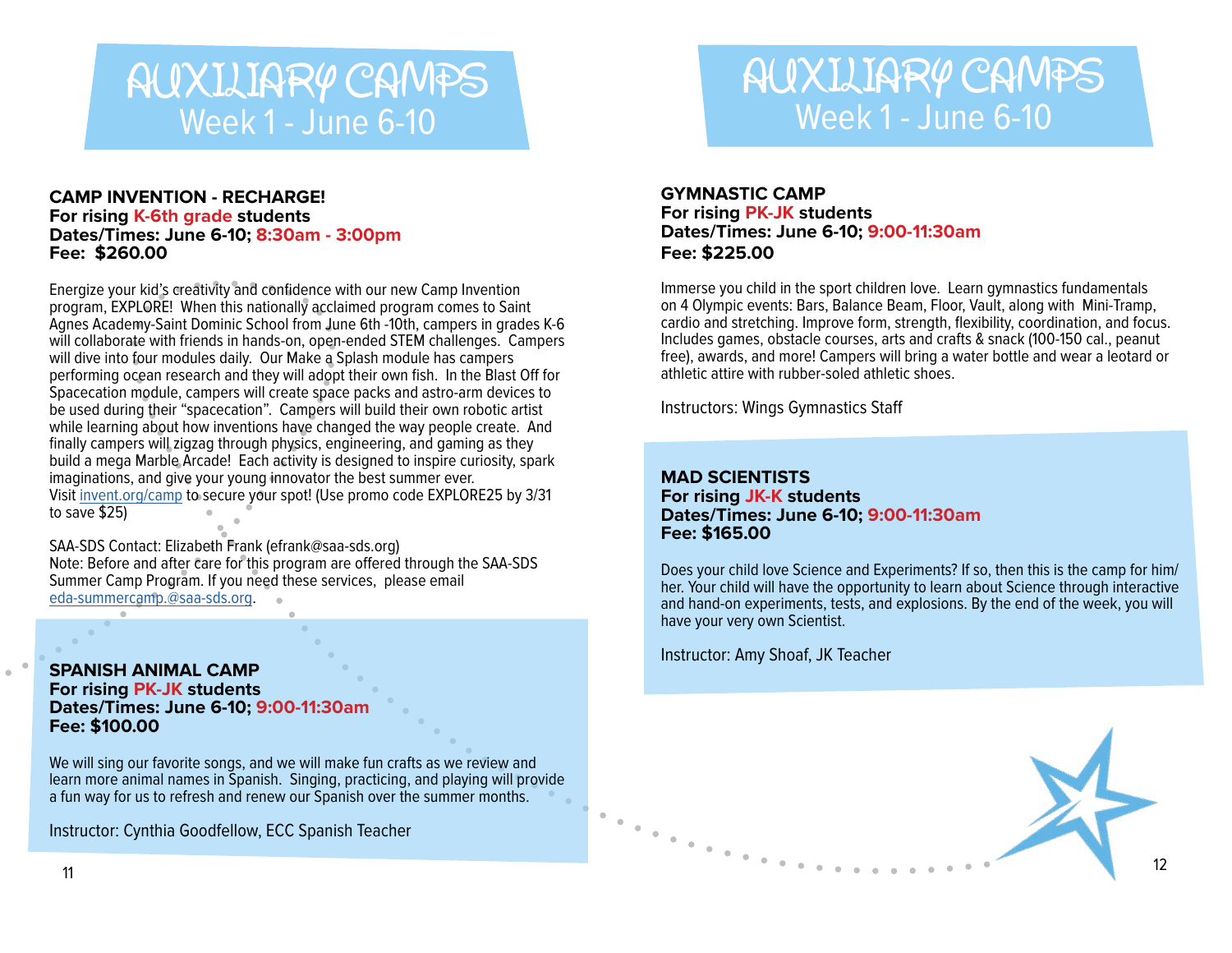### AUXILIARY CAMPS Week 1 - June 6-10

### AUXILIARY CAMPS Week 1 - June 6-10

#### **CURTAIN UP! MUSICAL THEATRE For rising 1st-8th grade students Dates/Times: June 6-24 (3 weeks); 9:00-11:30am Two Performances will be held on June 24, times TBA Fee: \$350.00**

This year's camp will help us learn to "harness the power that lies within" with Moana. What does theatre do for young people? It teaches self-discovery and selflessness. Theatre shows that when we work together on a common goal, we can achieve something magnificent. Join us for 23 days of singing, dancing, and learning lessons that students will take beyond the theatre.

Instructor: Ann Neal, Upper School Drama Teacher & Gabby Willingham, Upper School Vocal Music Teacher

#### **ACT PREP: MATH For rising 10th-12th grade girls Dates/Times: June 6-10; 12:00-2:00 pm Fee: \$175.00 (\$150 for class, \$25 for book)**

Brush up your math and calculator skills for upcoming and future ACT tests! You will enter the test prepared after a complete run through of all skills covered by the Math section of the test. We will also go over calculator tricks and test taking strategies. You will be given a suggested self study regimen to carry with you and are encouraged to continue to get help from Ms. McEachron throughout the year.

Instructor: Michelle McEachron, SAA Upper School Math Teacher

#### **ACT PREP: ENGLISH & READING For rising 10th-12th grade girls Dates/Times: June 6-10; 9:30-11:30am Fee: \$175.00 (\$150 for class, \$25 for book)**

Brush up your skills in advance of the June ACT. You will enter the test prepared after a thorough practice of skills covered by the English and Reading sections of the test. We will begin the week with a baseline test, and we will review question types and the skills underlying them. Focus areas include the following: finding the main idea and supporting detail, analyzing rhetorical strategies, and correcting errors in sentence structure, punctuation, and usage. Practice with us and raise your score!

Instructor: Dr. Elizabeth McIngvale, SAA English Teacher & Curriculum Coordinator

#### **MINI ALL SPORTS CAMP For rising K-2nd grade students Dates/Times: June 6-10; 12:30-3:00pm Fee: \$120.00**

This week will introduce our youngest champs to basic skills of throwing, catching, kicking, and overall coordination. Campers will learn beginning rules to sports like soccer, bowling, t-ball, and other activities and games. With a fun focus on team play and sportsmanship, this camp is perfect for both boys and girls! Campers will be divided into age/ability groups for each activity.

Instructor : Carley Bergdoll, SAA Upper School Teacher

13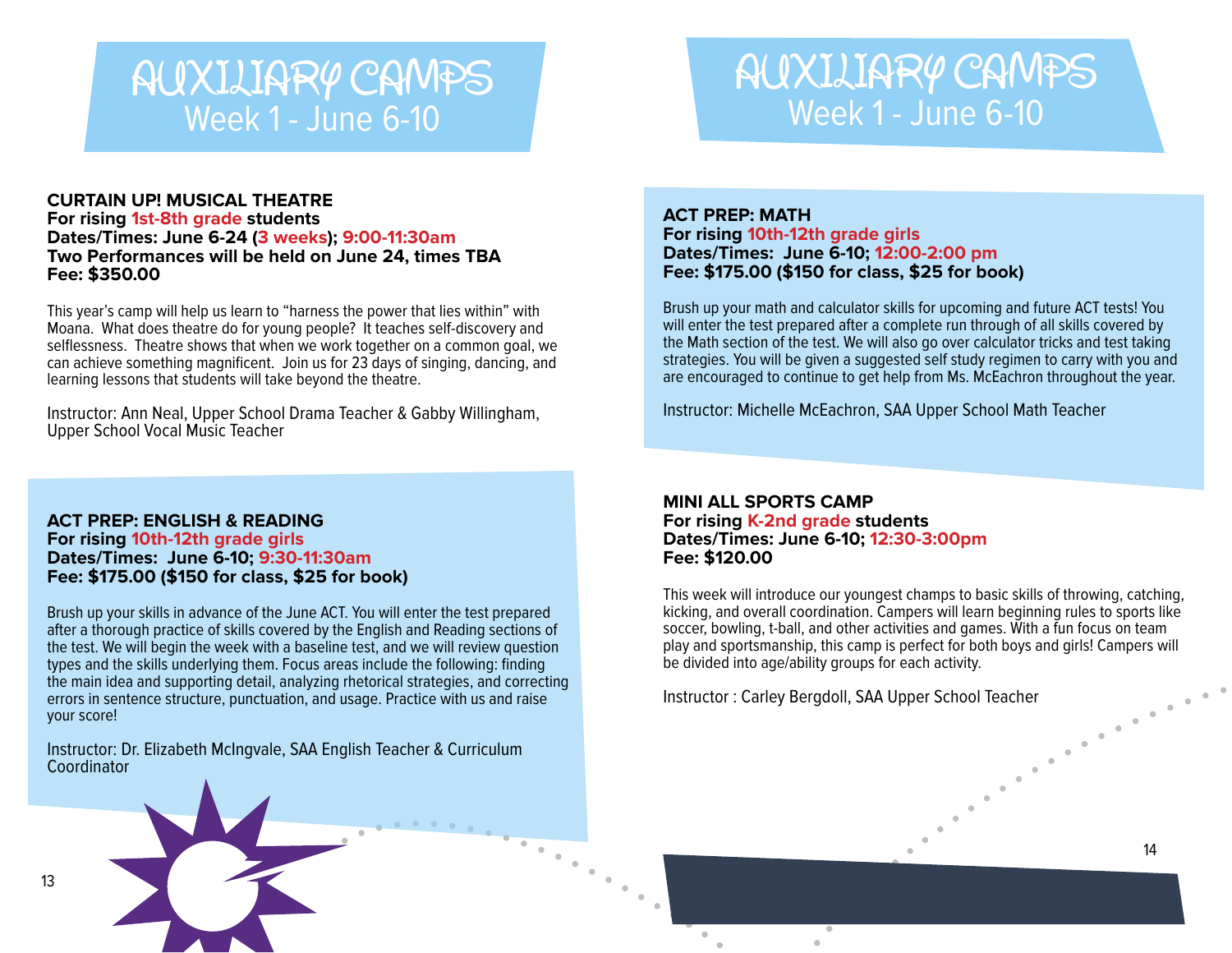### AUXILIARY CAMPS Week 2 - June 13-17

### AUXILIARY CAMPS Week 2 - June 13-17

#### **SPANISH MUSIC CAMP For rising PK-JK students Dates/Times: June 13-17; 9:00-11:30am Fee: \$100.00**

We will not only explore Reggaeton favorites, but we will also craft musical instruments to play along with the lively beats. But don't rule out old favorites like "Feliz Navidad" when we celebrate Christmas in the summer complete with hot chocolate and jingling bells.

Instructor: Cynthia Goodfellow, ECC Spanish Teacher

**TALES OF TAILS For rising PK-K students Dates/Times: June 13-17; 9:00-11:30am Fee: \$140.00**

Experience your favorite storybook animals through games, puzzles, snacks, and more! Each day we will take one or two popular children's books and bring their special creatures to life. On Friday you can bring your favorite animal storybook from home to share with the rest of the class!

Instructor: Kathi Davidson, PK Teacher

**WEIRD AND WACKY SCIENCE AND ART For rising K-2nd grade students Dates/Times: June 13-17; 9:00-11:30am Fee: \$180.00**

Curiosity and experimentation abound this week! Are you ready to mix up some wild and wacky science magic and take some outdoor adventures? Each day we will uncover some of science's secrets by doing exciting experiments. We will use ordinary everyday items in each activity and create extraordinary outcomes.

Instructor: Kelly Mungle, St. Dominic School Kindergarten Teacher

#### **CODING For rising 3rd-6th grade students Dates/Times: June 13-17; 9:00-11:30am Fee: \$180.00**

Have you ever wanted to build your own website or app? In this hands-on coding and tech club, you'll learn the skills of a coding professional, and the mindset of an entrepreneur, through building real apps! Learn coding languages like HTML and JavaScript by playing games and working on projects. Ultimately, you'll work with your peers to build a real app for a nonprofit. Previous students have built apps for homeless shelters, veterinarians, local climate nonprofits, and more! What apps will you build?

Instructor: Jennifer Gionfriddo, Director of Marketing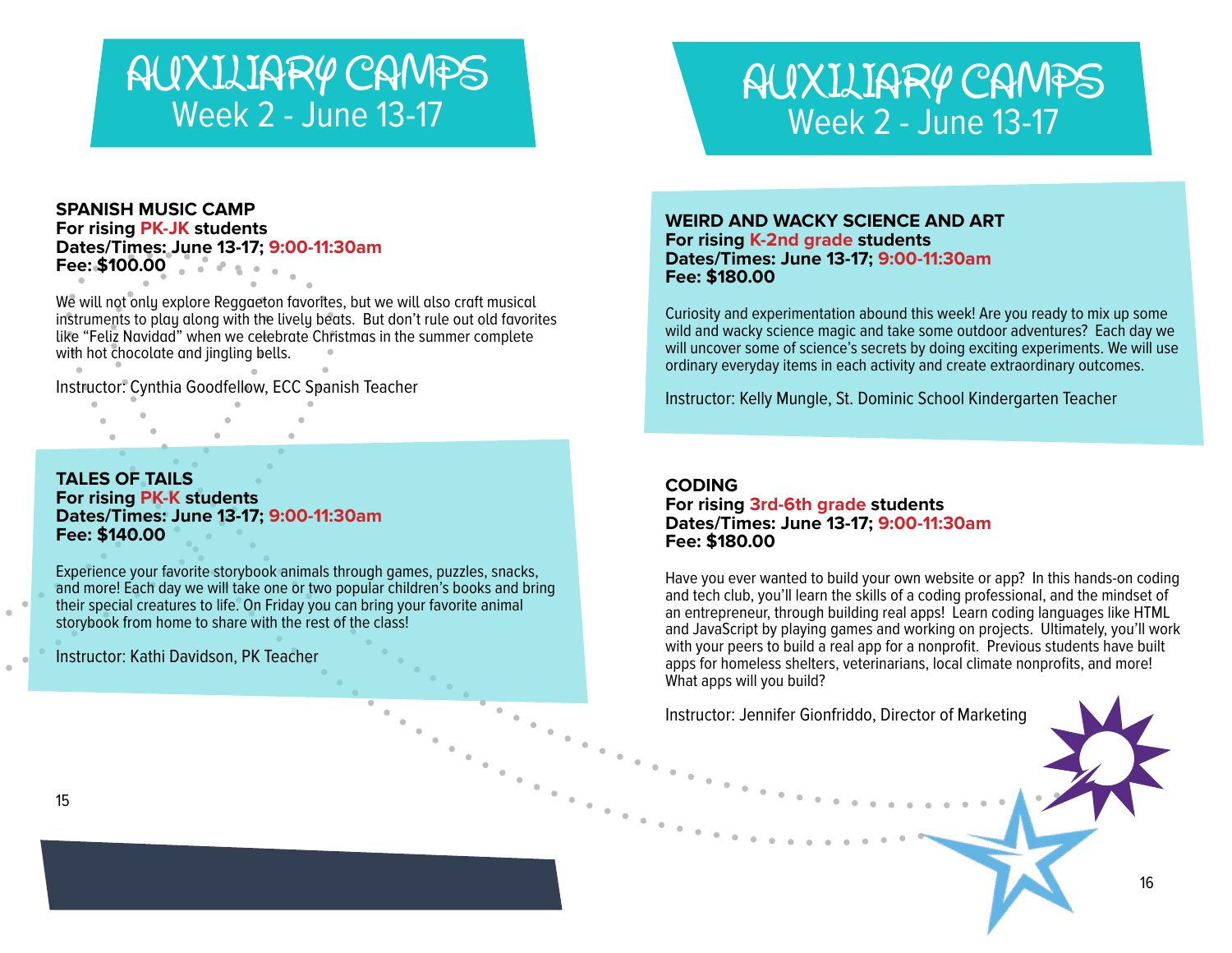### AUXILIARY CAMPS Week 3 - June 20-24

#### **PRINCESSES ON PARADE For rising PK-K girls Dates/Times: June 20-24; 9:00-11:30am Fee: \$140.00**

We know every girl is a princess, so come join us for fun, frills, and frolicking! Create dazzling crafts including wands, crowns, and pixie dust. Experience life in the royal court with stories, tea parties, and a little "princess etiquette". On Friday, the princesses will attend the theatre camp performance. You can dress up everyday, or just Friday when we go to the summer theatre camp play! This will be the week of your dreams!

Instructor: Kathi Davidson, PK Teacher

#### **HOOP SCHOOL For rising 2nd-5th grade girls Dates/Times: June 20-24; 9:00am-11:30pm Fee: \$150.00**

Hoop School offers a variety of skill development opportunities for young basketball players whether you are new to the game or want to improve your skill level. Hoop camp helps build players character, promotes good sportsmanship, and leadership skills. Campers will receive individual and group instruction. This camp will offer the young players a positive experience. Participants will have fun while being taught the fundamentals of basketball; shooting, dribbling, passing, rebounding, and defense. We make the most of every day at camp by developing individual basketball skills with enthusiasm and a positive attitude. Basketball is more fun when you can play it well and do it the right way.

Instructor: Caitlin Motte, SAA Varsity Basketball Coach

### AUXILIARY CAMPS Week 3 - June 20-24

**SUMMER ROX CLIMBING CAMP For rising 3rd-5th grade students Dates/Times: June 20-24; 9:00-11:30am Fee: \$240.00**

Have you heard about rock climbing and wanted to give it a try? Have you enjoyed climbing in a gym or outside and want to improve your climbing skills? Join us for a week of climbing at Memphis Rox for a camp taught by experienced and passionate climbing coaches. Campers will participate in well structured sessions that include a mix of supervised free climbing, instruction in climbing movement, instruction in safe belaying, closely supervised belaying of fellow climbers on the roped walls, and various fun climbing related games like tight rope walking, ropes courses, obstacle courses, and knot tying competitions. All sessions will be directly taught by the head coach of the nationals level Memphis Rox climbing team and by a certified outdoor climbing instructor. Parents will drop off and pick up at Saint Agnes Academy-Saint Dominic School, and we will drive campers to and from Memphis Rox.

Instructor: Hal Roberts, Rox Climbing Instructor

#### **HISTORY OF FRENCH CUISINE For rising 9th-12th grade students Dates/Times: June 20-24; 9:00-11:30am Fee: \$125.00**

French cuisine is synonymous to gastronomy, the practice of choosing, cooking, and eating good food. France's food history is diverse, borrowing and adapting techniques from neighboring countries such as Spain, Belgium, Italy, as well as former colonial territories such as the Guianas and Pondicherry. This course will introduce the students to the history of haute cuisine, botanical exploration, and essential cooking techniques. Students will read primary and secondary sources on different aspects of French food history prior to each meeting. While on campus, students will learn essential cooking techniques and classic French dishes, such as crêpes, soupe à l'oignon, cassoulet, and flamiche.

Instructor : Dr. Kyra Sanchez Clapper, Upper School French Teacher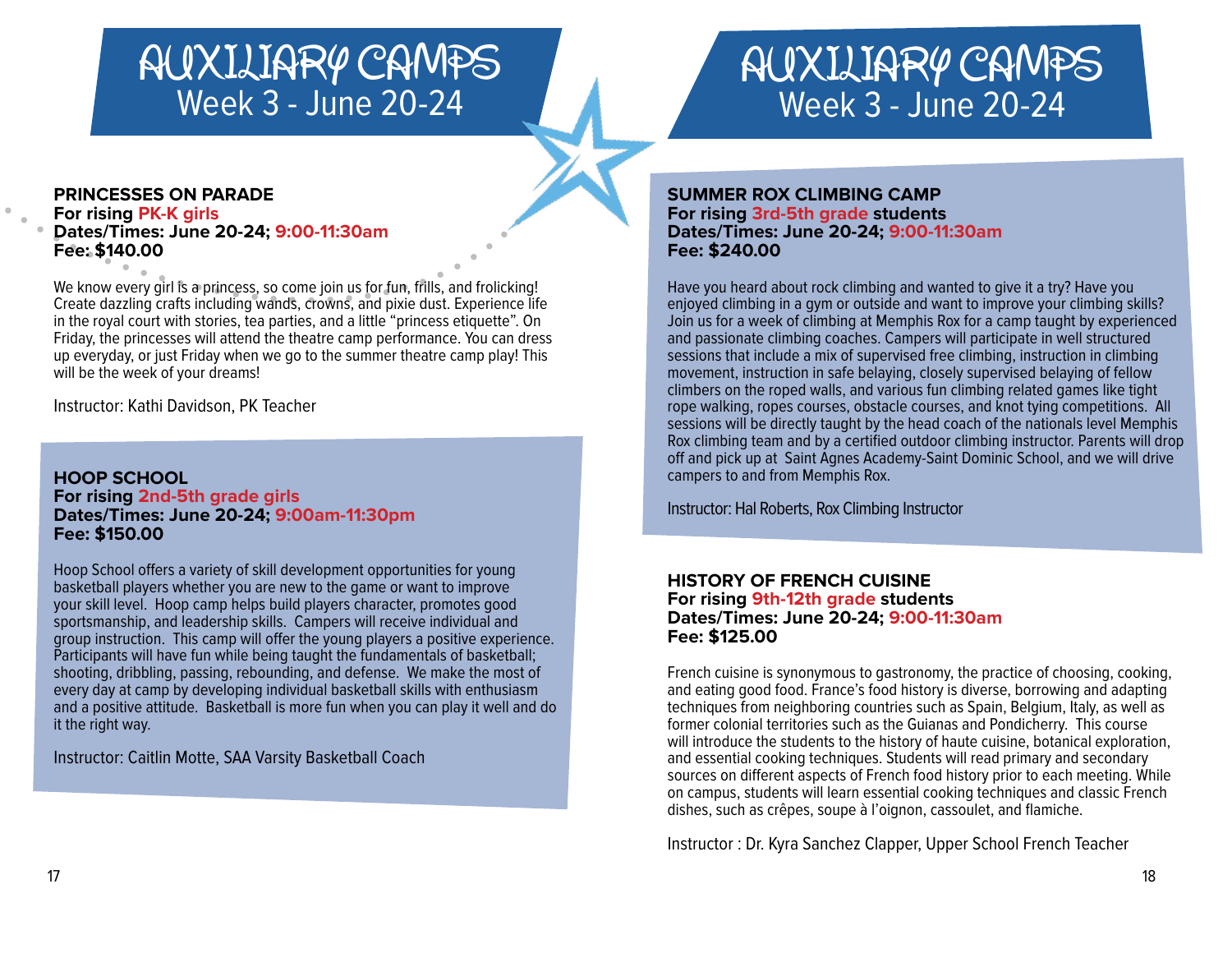### AUXILIARY CAMPS Week 3 - June 20-24

#### **AMERICAN GIRL ADVENTURE For rising 1st-4th grade students Dates/Times: June 20-24; 12:30-3:00pm Fee: \$225.00**

Be imaginative, be bold, be playful! Join us for a week-long celebration of our favorite dolls! Your daughter will love this opportunity to learn, get creative and spend time with friends old and new! Campers will blossom as they create accessories for their dolls, make treats and learn all about the history of American Girls. All materials will be provided! We will end the week with a pajama party and fun surprise for each girl.

Instructor: Kelly Healy, SAA 6th Grade Teacher, Jamie Lassandrello, SAA Kindergarten Teacher, and Renee Price, JK Teacher's Assistant

**HOOP SCHOOL For rising 6th-8th grade girls Dates/Times: June 20-24; 12:30pm-3:00pm Fee: \$150.00**

Hoop School offers a variety of skill development opportunities for young basketball players whether you are new to the game or want to improve your skill level. Hoop camp helps build players character, promotes good sportsmanship, and leadership skills. Campers will receive individual and group instruction. This camp will offer the young players a positive experience. Participants will have fun while being taught the fundamentals of basketball; shooting, dribbling, passing, rebounding, and defense. We make the most of every day at camp by developing individual basketball skills with enthusiasm and a positive attitude. Basketball is more fun when you can play it well and do it the right way.

Instructor: Caitlin Motte, SAA Varsity Basketball Coach

### AUXILIARY CAMPS Week 3 - June 20-24

#### **SUMMER ROX CLIMBING CAMP For rising 6th-12th grade students Dates/Times: June 20-24; 12:30-3:00pm Fee: \$240.00**

Have you heard about rock climbing and wanted to give it a try? Have you enjoyed climbing in a gym or outside and want to improve your climbing skills? Join us for a week of climbing at Memphis Rox for a camp taught by experienced and passionate climbing coaches. Campers will participate in well structured sessions that include a mix of supervised free climbing, instruction in climbing movement, instruction in safe belaying, closely supervised belaying of fellow climbers on the roped walls, and various fun climbing related games like tight rope walking, ropes courses, obstacle courses, and knot tying competitions. All sessions will be directly taught by the head coach of the nationals level Memphis Rox climbing team and by a certified outdoor climbing instructor. Parents will drop off and pick up at Saint Agnes Academy-Saint Dominic School, and we will drive campers to and from Memphis Rox.

Instructor: Hal Roberts, Rox Climbing Instructor

 $\bullet$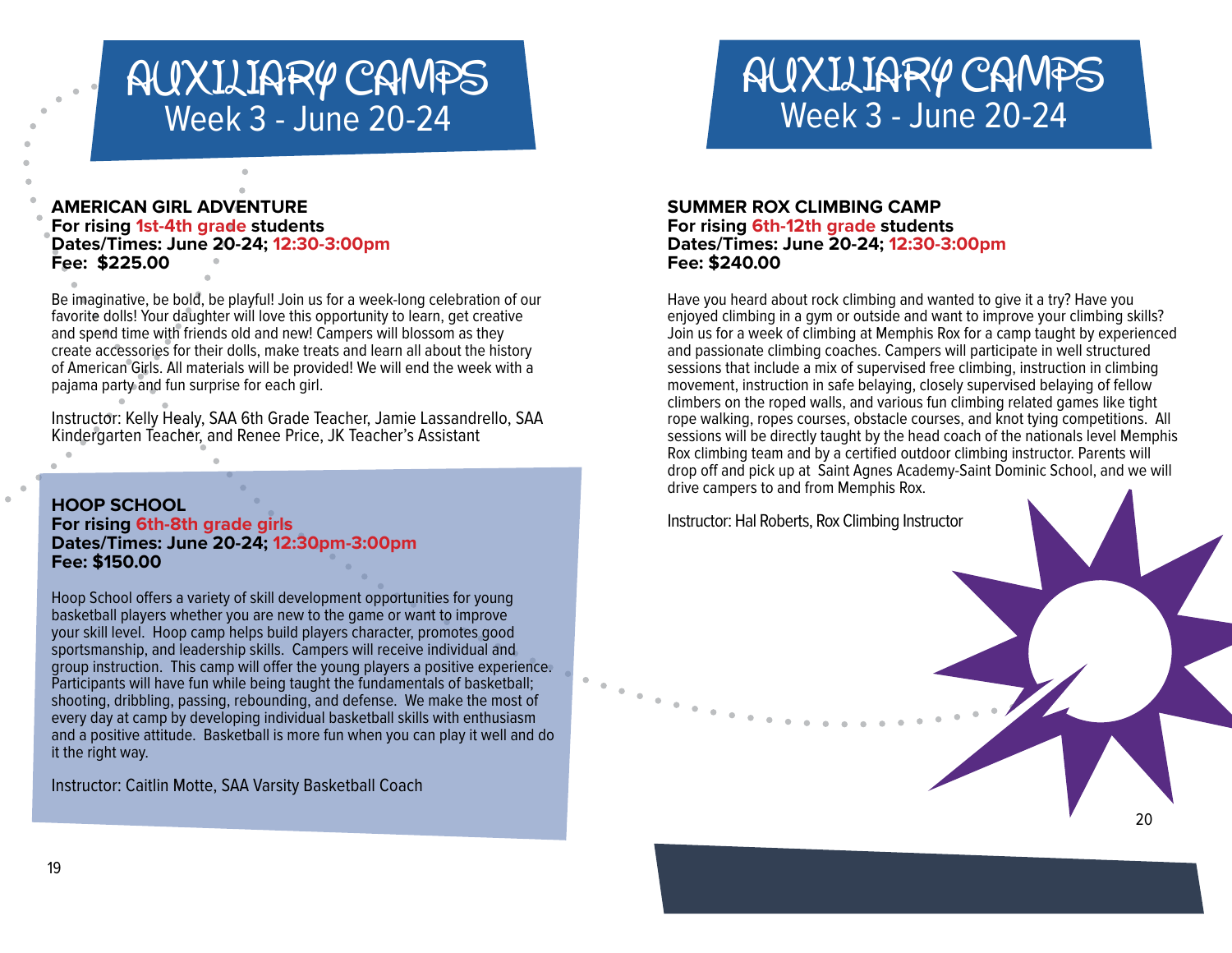### AUXILIARY CAMPS Week 4 - June 27-July 1

### AUXILIARY CAMPS Week 4 - June 27-July 1

#### **COLOR YOUR heArt OUT! For rising PK-K students Dates/Times: June 27-July 1; 9:00-11:30am Fee: \$140.00**

We will do all those fun messy art projects your child loves and you hate to clean up! This camp will give them the opportunity to explore various forms of art through building and destroying using different media to create colorful works of art. Special focus will be placed on using unique materials and methods to create works of art and memorable keepsakes.

Instructors: Sarah Stepherson, PK2 Assistant Teacher & Libby Lynn, PK Assistant Teacher

**KIDFIT CAMP For rising PK-K students Dates/Times: June 27-July 1; 9:00-11:30am Fee: \$120.00**

Fit kids are happy kids! This camp will engage children with fun and friendly activities and games all week long! KidFit Camp consists of fun games throughout the morning including access to the gym, track, soccer field and sports equipment. We play freeze and line tag, relay races, obstacle courses, ultimate dance parties, musical hula hoops, multiple sports, bubble popping and so much more! Activities focus on balance, agility and building confidence through play! Register for KidFit and have a happy and healthy camper all week long!

Instructor: Maggie Leone Glaser, Soccer Coach

#### **GYMNASTICS CAMP For rising K-1st grade students Dates/Times: June 27-July 1; 9:00-11:30am Fee: \$225.00**

Learn beginning and intermediate skills on 4 Olympic events: Bars, Balance Beam, Floor, Vault, along with Mini-Tramp, cardio and stretching. Improve form, strength, flexibility, coordination, and focus. Includes games, obstacle courses, arts and crafts & snack (100-150 cal., peanut free), awards, and more! Campers will bring a water bottle and wear a leotard or athletic attire with rubber-soled athletic shoes.

Instructor: Wings Gymnastic Staff

#### **GYMNASTICS CAMP For rising 2nd-4th grade students Dates/Times: June 27-July 1; 12:30-3:00pm Fee: \$225.00**

Learn beginning and intermediate skills on 4 Olympic events: Bars, Balance Beam, Floor, Vault, along with Mini-Tramp, cardio and stretching. Improve form, strength, flexibility, coordination, and focus. Includes games, obstacle courses, arts and crafts & snack (100-150 cal., peanut free), awards, and more! Campers will bring a water bottle and wear a leotard or athletic attire with rubber-soled athletic shoes.

Instructor: Wings Gymnastic Staff®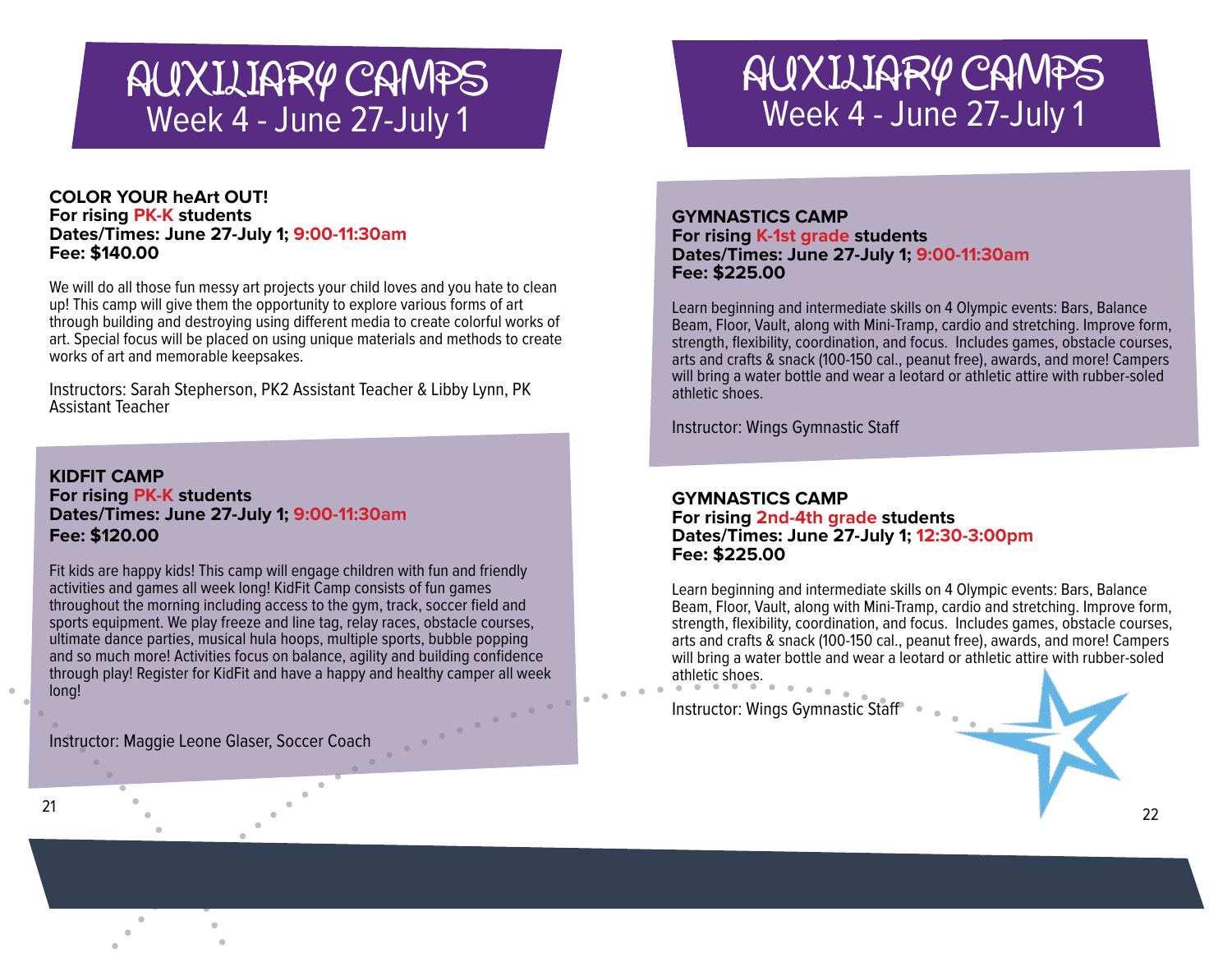### AUXILIARY CAMPS Week 5 - July 11-15

#### **OUT OF THIS WORLD SCIENCE CAMP For rising PK-JK students Dates/Times: July 11-15; 9:00-11:30am Fee: \$140.00**

Get ready for a camp that is out of this world! Our little astronauts and astronomers will explore all things outer space through art, experiments, and play. Join us in this galaxy of fun, where each day will be a new adventure!.

Instructors: Sarah Joyner, PK Teacher

#### **CHALLENGES WITH LEGOS! For rising JK-K students Dates/Times: July 11-15; 9:00-11:30am Fee: \$165.00**

Dream It, Build It, Wreck It, Repeat!! Who doesn't love Legos? Come enjoy Ms. Amy for a week full of building with Legos, painting with Legos and lots of Lego challenges. We will even enjoy a fun Lego snack one day.

Instructor: Amy Shoaf, JK Teacher



### AUXILIARY CAMPS Week 5 - July 11-15

#### **MEMPHIS YOUTH MUSICAL THEATER CAMP: "I AM MOANA!" For rising JK–2nd grade students Dates/Times: July 11-15; 9:00-11:30am Fee: \$185**

This camp, presented by Memphis Youth Musical Theater, will delight children as they learn two amazing scenes from Moana! Each day begins with a dance warm – up – Broadway style! After that, campers learn songs, dances, and speaking parts from the show. The camp ends with a performance for parents. Each day, students will have outdoor recreation time. Girls should wear leggings or shorts with t – shirt, socks, and slip-on or velcro shoes each day. Please wear hair up and off the face. Students should also bring a snack and drink each day and pre – apply sunscreen.

Instructor: Memphis Youth Musical Theater Staff

#### **HARRY POTTER CAMP For rising 2nd-5th grade students Dates/Times: July 11-15; 9:00-11:30am Fee: \$130**

Welcome to the Wizarding World of Harry Potter! Harry Potter Camp is a fun, engaging, and immersive camp celebrating all things Harry Potter! Kids will get to participate in a Sorting Hat Ceremony, play a live action game inspired by spell casting and Quidditch, enter a mini Triwizard Tournament, and then attend the Yule Ball. While the kids will be introduced to larger events and world details of Harry Potter, they do not need to have read the books to enjoy the camp! If you're selected into Hogwarts, keep an eye out for the owl post...

Instructors: Emma Vescovo, US English Teacher and Julie Patterson, US Assistant Dean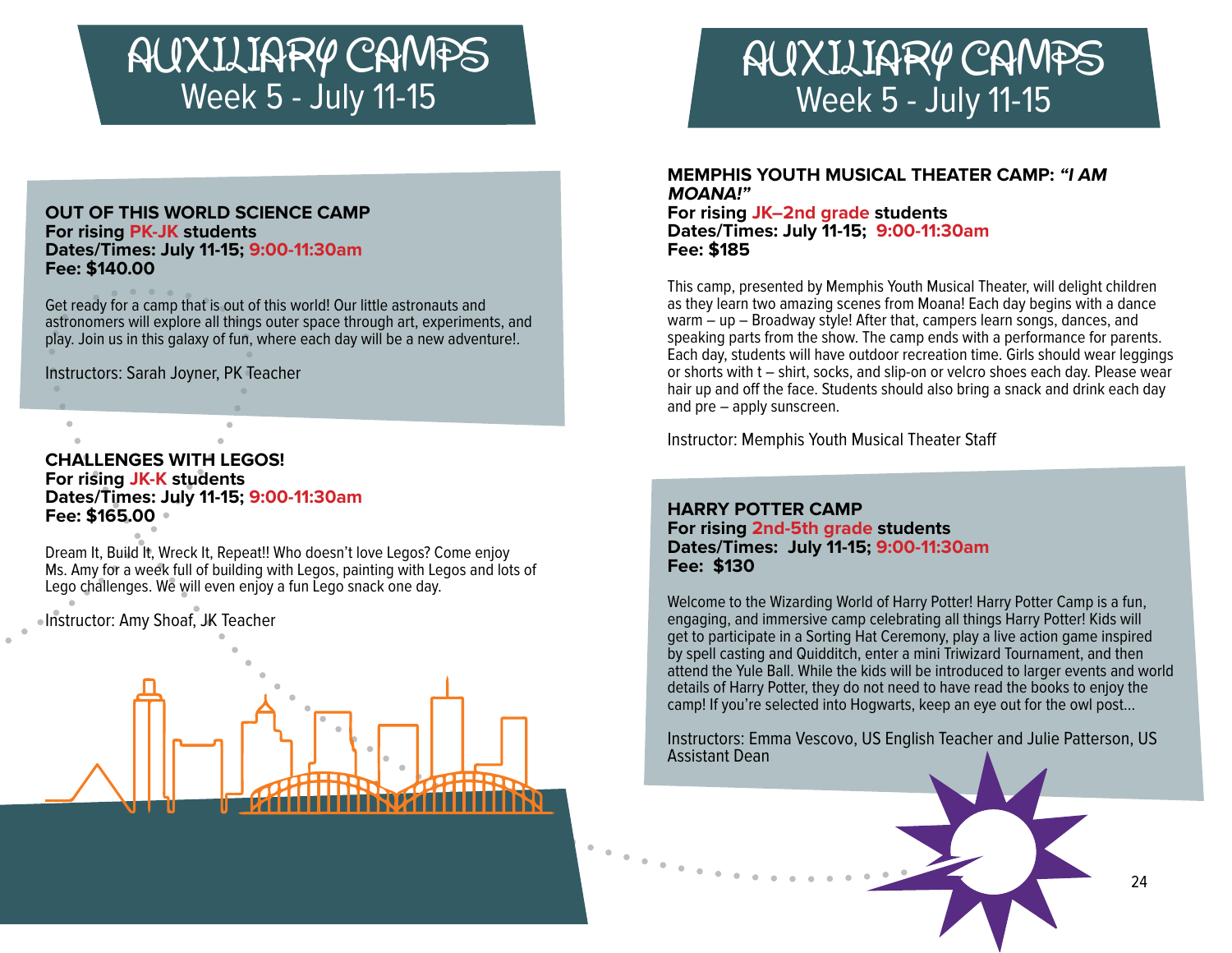### AUXILIARY CAMPS Week 5 - July 12-16

### AUXILIARY CAMPS Week 6 - July 18-22

#### **CHEMIST CAMP For rising 1st-3rd grade students Dates/Times: July 11-15; 12:30-3:00pm Fee: \$150.00**

Calling all little Chemists. Come and enjoy a week of fun experiments! Each Student will receive a Crayola Arctic Lab chemistry kit. We will spend the week working through the kit performing all the experiments. We will also make a yummy snack everyday.

Instructor: Renee Price, JK Teacher Assistant

#### **VOLLEYBALL CAMP For rising 5th-8th grade girls Dates/Times: July 11-15; 12:30-3:00pm Fee: \$150**

Our volleyball camp is for players at all ability levels that would like to play middle school or junior high volleyball. This camp is also a great way to learn about SAA Volleyball and the strong culture that drives the program forward! Whether you are a true beginner or want to be ready for tryouts, the camp instructors can teach you the skills and techniques you need! The camp is run by the SAA varsity head coach, Jared Marks and his coaching staff. Players will learn fundamental skills including passing, setting, defense, serve, attacking, ball control, and incorporate these skills into game like drills and sequences. Campers will have the opportunity to work first hand with some of SAA varsity staff and players. Respect, teamwork, sportsmanship, and hard work will be emphasized. This is a great opportunity to grow your game and we hope you will join us and take it to the next level! We cannot wait to see you at camp!

Instructor: Jared Marks, Varsity Volleyball Coach

**BOYS, BOYS, BOYS! For rising PK-K boys Dates/Times: July 18-22; 9:00-11:30am Fee: \$140.00**

Pirates, dirt, cars, dinosaurs and more! Explore everything boys like in one week! Boys will dig for dinosaurs, build stuff, and explore our campus inside and out. Daily adventures and a variety of indoor and outdoor games will keep the guys happy all week long!

Instructor: Kathi Davidson, PK Teacher

#### **CHILDREN'S BALLET THEATER "Frozen" Ballet Camp**

**For rising PK-K girls Date: July 19-23; 9:00-11:30am Fee: \$185** 

In this camp, girls will learn the beautiful art of French and Russian classical ballet with a unique and fun syllabus designed by Children's Ballet Theater director Mary Van Dyke. Included each day is ballet class, choreography from a new story-ballet of "Frozen"! Included in camp is Frozen and ballet story-time, dress-up/ballet dance time, outdoor play, and arts/crafts. The camp ends with a parent show. Dancers need to wear a pink leotard, ballet skirt, ballet shoes, and bobby socks. Please send slip-on or velcro shoes for outside. Hair should be in a ponytail or bun. Please pre – apply sunscreen and bring a snack and drink each day.

Instructor: Children's Ballet Theater Staff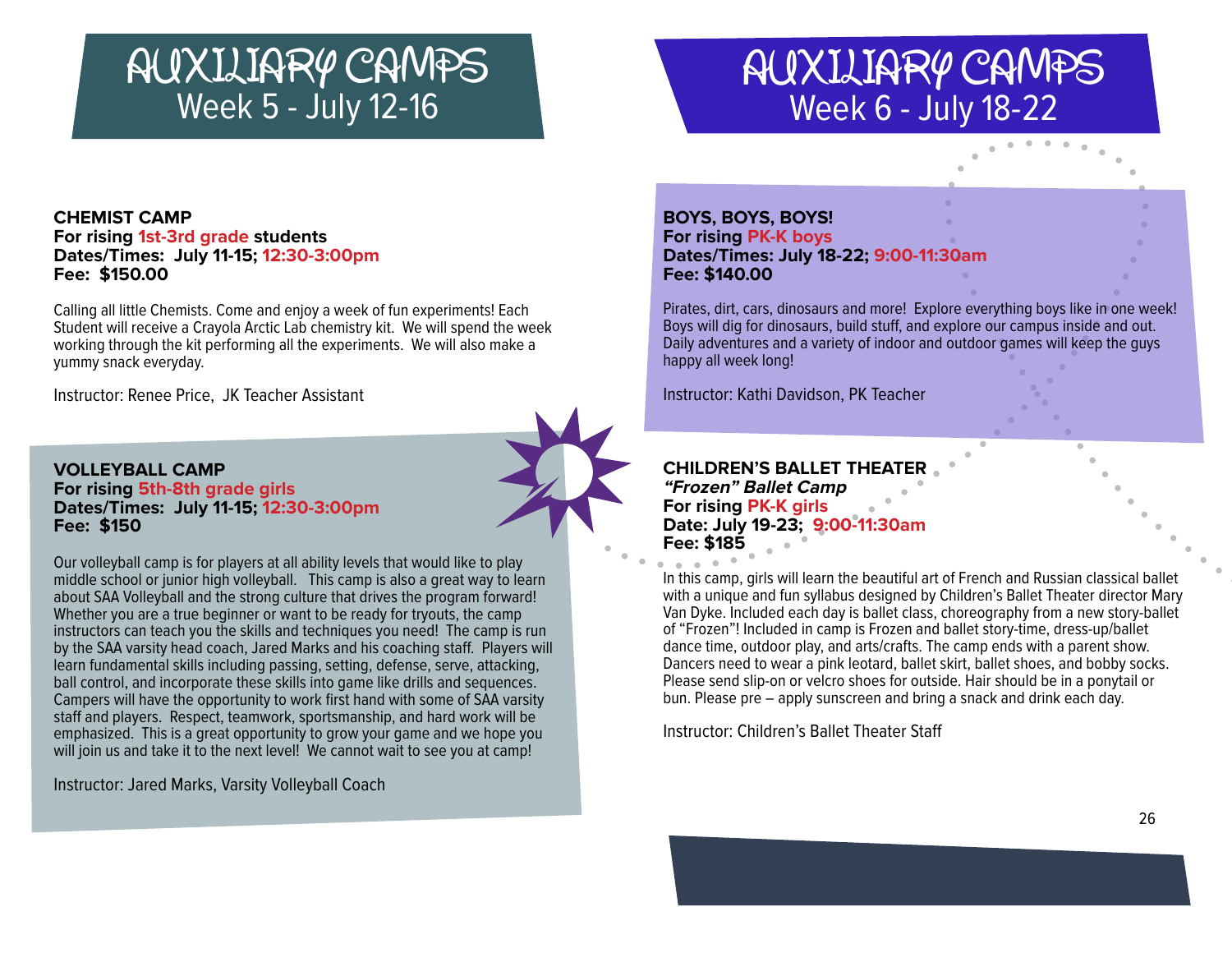### AUXILIARY CAMPS Week 6 - July 18-22



**SMART ART CAMP For rising JK-K students Dates/Times: July 18-22; 9:00-11:30am Fee: \$140.00**

A scientist is also a great artist! They explore and create to understand the world around them. This class will blend both art and science in a captivating way to learn and create. Students will be learning about topics like animals, the human body and conservation while creating art projects that support their learning. Through the integration of science and art, students gain a better understanding of their beautiful world!

Instructors : Sarah Joyner, Junior Kindergarten Teacher

**MOANA BALLET AND TAP CAMP For rising 1st-4th grade girls Dates/Times: July 18-22; 9:00-11:30am Fee: \$185.00**

In this camp, girls will learn the beautiful art of French and Russian classical ballet with a unique and fun syllabus designed by Children's Ballet Theater director Mary Van Dyke. Included each day is ballet class, choreography from a fun ballet version of "Moana", ballet story-time, dress-up/ballet dance time, tap class, and outdoor play. The camp ends with a parent show. Dancers need to wear any color leotard, ballet skirt, ballet shoes and tap shoes, and bobby socks or pink tights. Please send slip-on or velcro shoes for outside. Hair should be in a bun or ponytail. Please pre – apply sunscreen and bring a snack and drink each day. 

Instructor: Children's Ballet Theater

#### **ROBOTICS WITH VEX IQ For rising 3rd-6th grade students Dates/Times: July 18-22; 9:00-11:30am Fee: \$150.00**

Join us for this exciting camp that will introduce campers to robotics and basic programming. This engaging camp will foster student development of the teamwork, critical thinking, project management, and communication skills required to prepare them to become the next generation of innovators and problem solvers.

Instructors: David Tran, US Chemistry Teacher

#### **ART-RAGEOUS CAMP!**

**For rising 1st-3rd grade students Dates/Times: July 19-23; 12:30-3:00pm Fee: \$150**

Get ready for some artistic adventures! In this class, campers will explore their creative side and have fun making art of all kinds. We will experiment with many different art materials while building artistic skills and expanding their creativity. From painting projects to jewelry making, we will be having a art-rageously good time. Your budding artist won't want to miss this class!

Instructor: Sarah Joyner, PK Teacher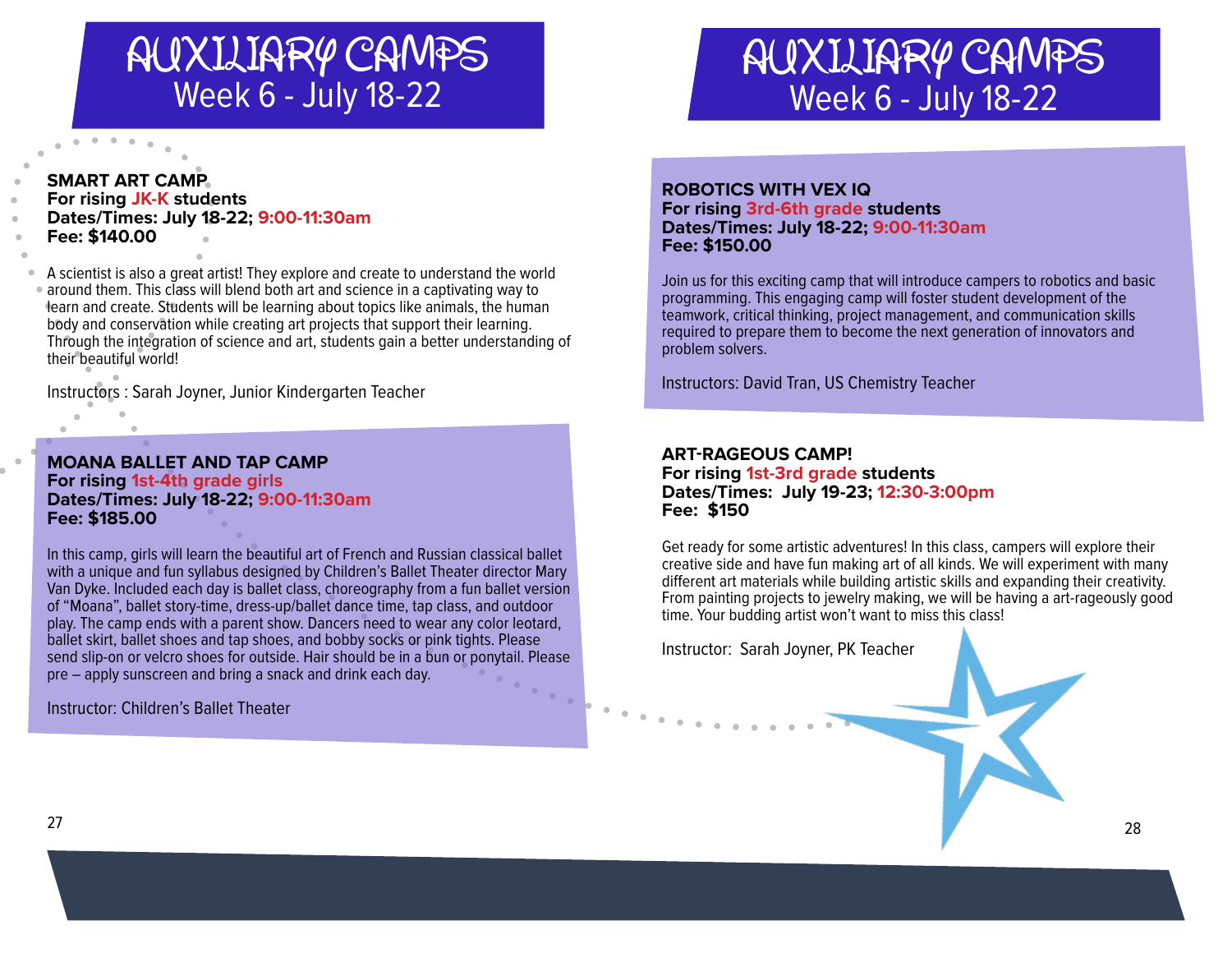### AUXILIARY CAMPS Week 7 - July 25-29

#### **TRANSITION TO HIGH SCHOOL ENGLISH For rising 9th grade girls Dates/Times: July 25-29; 9:00-10:30am Fee: \$150.00**

Transition to High School English is taught by the Freshman English teacher, Mrs. Wills. This course is designed for students who need reinforcement of basic English skills. We will cover typical 9th grade grammar problems, sentence structure, composition skills, and introduce MLA format. We will read and write daily. Rising SAA 9th graders enrolled in English 1 are welcome. This course is not recommended for students entering Honors English 1.

Instructor: Ellie Wills, US English Teacher

**GET PREPPED FOR PRE-K For rising PK students Dates/Times: July 25-29; 9:00-11:30am Fee: \$150.00**

Take the first big step from PK2 toddlers to Pre-K through this weeklong adventure! Give your child the opportunity to get acquainted with their new school classrooms early, and learn theirs handouts of a Pre-K day. Students will visit all the fun spots (the chapel, the library, the gyms and theatre), read stories, have snacks and HAVE FUN! The focus of Pre-K is learning to love school and learning. You can never start too early!

Instructor: Kathi Davidson, Pre-Kindergarten Teacher

### AUXILIARY CAMPS Week 7 - July 25-29

**JUMP INTO JK For rising JK students Dates/Times: July 25-29; 9:00-11:30am Fee: \$150.00**

Hip Hip Hooray! It is almost time for JK. You have made it to the top of the ECC. Being the biggest in the building is so much fun. Come join us for a week filled with activities and learning daily routines to get us ready for the first week of JK.

Instructor: Amy Shoaf, JK Teacher and Renee Price, Assistant JK Teacher

#### **KICK IT INTO KINDERGARTEN For rising Kindergarten girls Dates/Times: July 25-29; 9:00-11:30am Fee: \$150.00**

It's almost time to head back to school! Avoid those first day jitters and learn important skills for a successful kindergarten experience. Students will be introduced to the daily routine of kindergarten, which in turn will make them more confident when their orientation day arrives. Come learn and have fun spending time with old and new friends as we kick it into kindergarten!

Instructor: Jamie Lassandrello, SAA Kindergarten Teacher

#### **KICK IT INTO KINDERGARTEN For rising Kindergarten boys Dates/Times: July 25-29; 9:00-11:30am Fee: \$150.00**

It's almost time to head back to school! Avoid those first day jitters and learn important skills for a successful kindergarten experience. Students will be introduced to the daily routine of kindergarten, which in turn will make them more confident when their orientation day arrives. Come learn and have fun spending time with old and new friends as we kick it into kindergarten!

Instructor: Kelly Mungle, SDS Kindergarten Teacher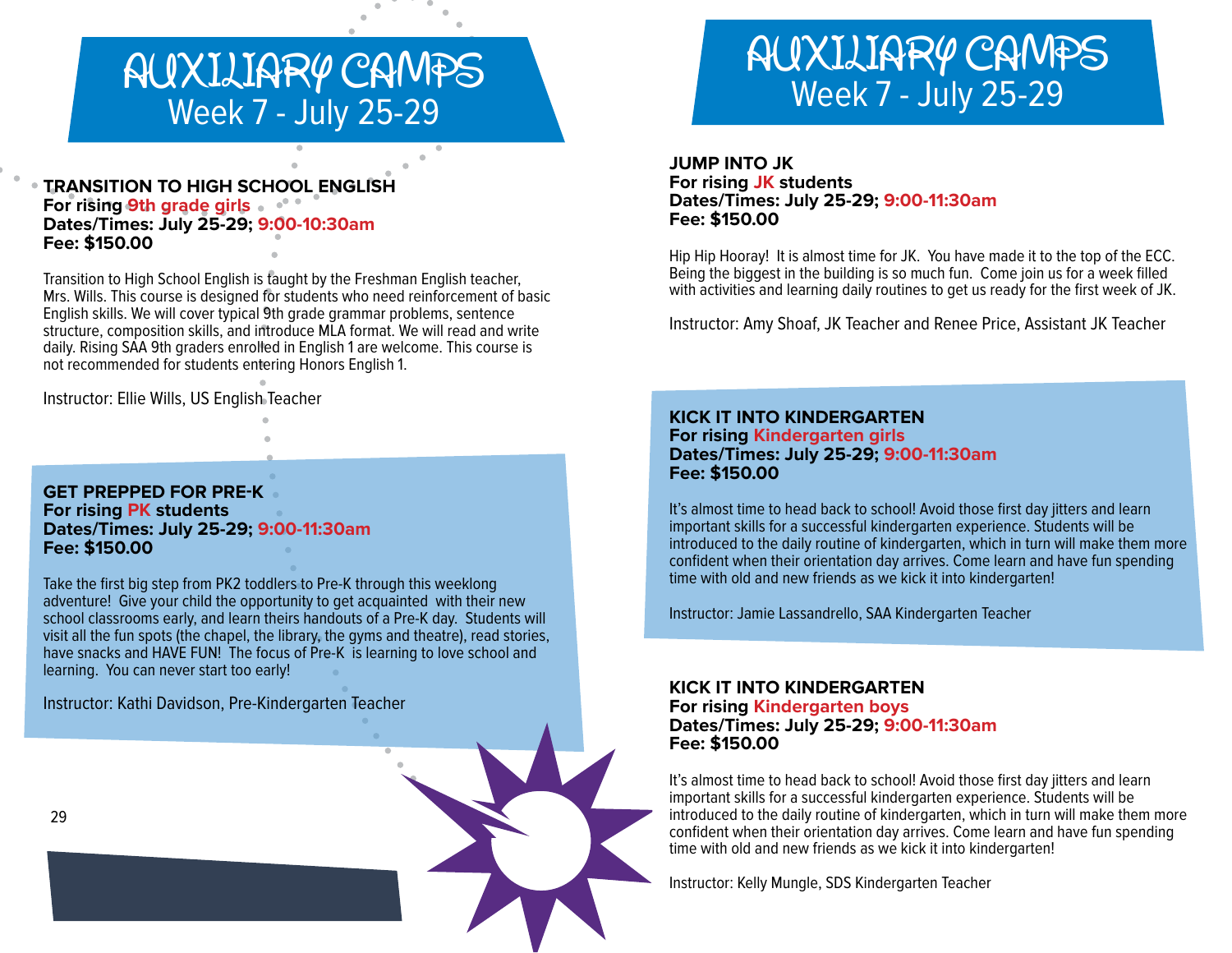### AUXILIARY CAMPS Week 7 - July 25-29

### AUXILIARY CAMPS Week 7 - July 25-29

#### **ROCKIN' INTO FIRST GRADE For rising 1st grade boys**

**Dates/Times: July 25-29; 9:00-11:30am Fee: \$150.00** 

Do you want to "rock" first grade? Feel cool and confident walking in on the first day? Then this is the camp for you! Reconnecting with your friends (and maybe making new ones) in this academically challenging and happy environment will make for a smooth transition. Give your son the gift of a headstart this school year. Your child will enjoy a week full of engaging learning activities that incorporate valuable reading, math, grammar, and social studies skills, essential for a smooth transition into first grade.

Instructor: Lauren Harkess, SDS 1st grade teacher

#### **ROCKIN' INTO FIRST GRADE For rising 1st grade girls Dates/Times: July 25-29; 9:00-11:30am Fee: \$150.00**

Do you want to "rock" first grade? Feel cool and confident walking in on the first day? Then this is the camp for you! Reconnecting with your friends (and maybe making new ones) in this academically challenging and happy environment will make for a smooth transition. Give your daughter the gift of a headstart this school year. Your child will enjoy a week full of engaging learning activities that incorporate valuable reading, math, grammar, and social studies skills, essential for a smooth transition into first grade.

Instructor: Jane Grafton, SAA 1st grade teacher

#### **SEW IT ALL For rising 2nd-5th grade students Dates/Times: July 25-29; 9:00-11:30am Fees: \$335.00**

Sewing is a great skill to learn and utilize throughout your life. This class will focus on learning the fundamentals of sewing. Students will create 6-8 guided sewing projects on a sewing machine. Projects include home, apparel, accessories and play. Students will create stuffed animals, pillows, tote bag, and more. Some of the skills learned are hemming, top stitching, encasing elastic, and mastering straight seams. All supplies such as fabric and notions are included in your fee.

Instructor: Heiress Brown, Fashion Workshop Director

#### **TRANSITION TO HIGH SCHOOL MATH For rising 9th grade girls Dates/Times: July 25-29; 11:00am-12:30pm Fee: \$150.00**

Transition to High School Math is designed for students who need more practice in order to have a firm grasp with the math concepts necessary for success in Algebra 1. The topics covered will include integers, fractions, exponents, percents, order of operations, area and perimeter, simplifying variable expressions, one and two step equations and inequalities, proportions, and coordinates and graphs. This course is not recommended for students entering Honors Algebra 1 or Honors Geometry.

Instructor: Michelle McEachron, US Math Teacher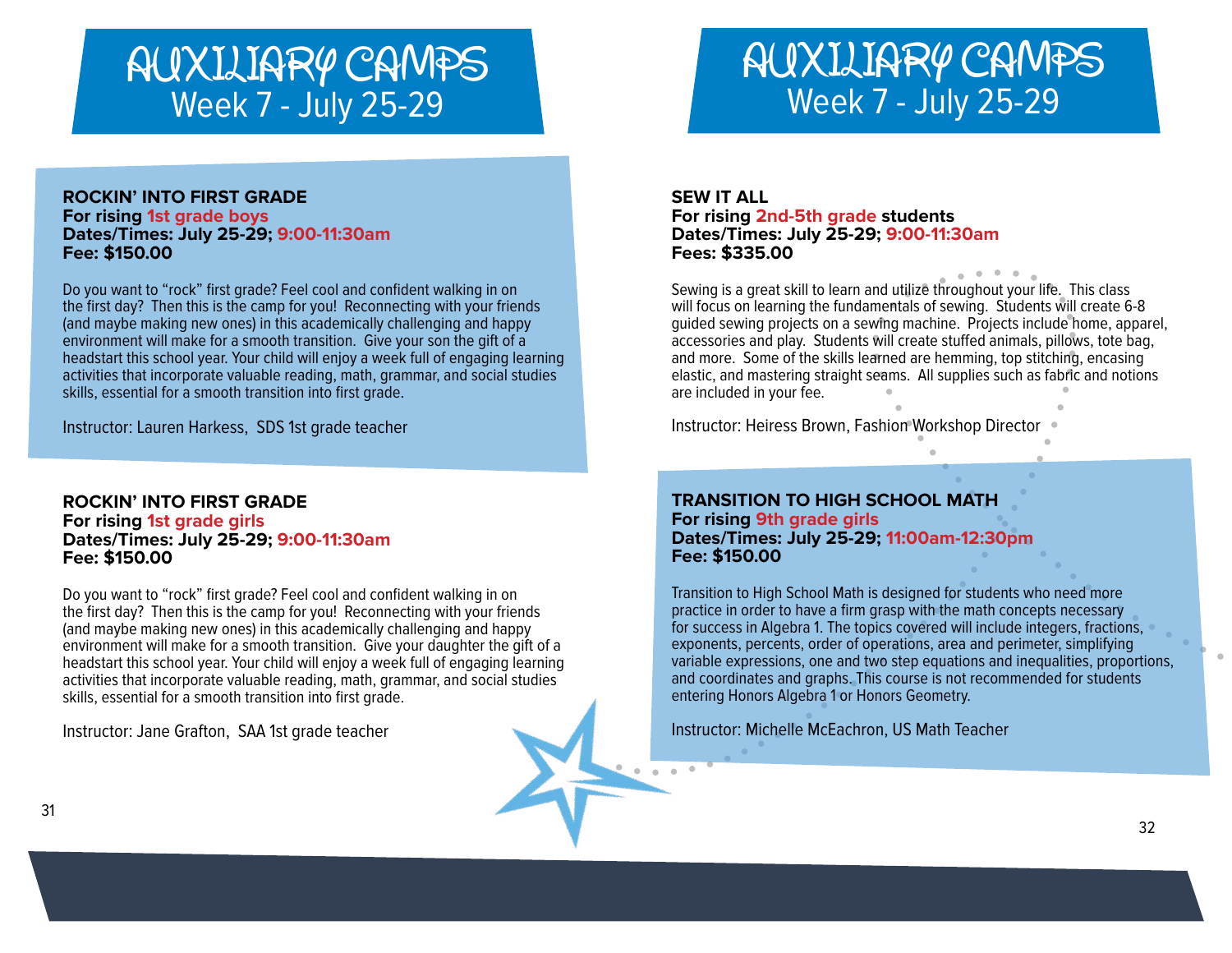

#### **FASHION DESIGN EXPERIENCE - MAKE A SHAWL AND SKIRT DESIGN For rising 2nd-5th grade students Dates/Times: July 25-29; 12:30-3:00pm Fees: \$270.00**

Fashion Design Experience will give students the opportunity to learn about Fashion design. Students will start by learning how to operate a sewing machine. Students will receive sketching lessons so they understand how to translate their ideas to paper. They will select the design silhouette, fabric, and trim combination. We will discuss and sketch various fabric and styles of skirts. Students will be shown how to encase elastic, make a waistband, straight stitching and hemming. Students will also learn how to thread and operate a sewing machine and create a shawl to finalize the finishing look. All supplies are included in your fee.

Instructor: Heiress Brown, Fashion Workshop Director

#### **CHECKMATE CHESS CAMP For rising K-5th grade students Dates/Times: July 25-29; 12:30-3:00pm Fee: \$145.00**

Whether your child has ever touched a chess piece or can defeat all challengers, our Chess Camp welcomes you to a chess camp for learning and achievement. Mid-South Chess instructors are college students and graduates hand selected for skill, competence, and experience in coaching chess. This camp is designed for rising K-5th graders, beginners and beyond. Campers will receive a special chess medal on the last day. LOADS OF FUN WHILE EDUCATING YOUR CHILD IN THE AWESOME GAME OF CHESS. Check out this noble game that Mid-South Chess considers an Art, a Science, and a Sport. See you across the board.

**Instructor: Midsouth Chess Coaches 34** 

### AUXILIARY CAMPS Week 8 - August 1-5

#### **FROM GARDEN TO TABLE For rising 4th-6th grade students Dates/Times: Aug. 1-5; 9:00-11:30am Fees: \$140.00**

Ever wonder where your food comes from? This camp is for you! We will spend the first part of the morning in the school Learning Garden doing basic garden maintenance and will harvest what's available from an assortment of delicious vegetables and herbs. Then we'll take these goodies into the kitchen and prepare a variety of interesting dishes for campers to sample and share with family. Students will have fun while learning basic culinary skills and tips for growing a bountiful harvest.

Instructor: Mary-Lee Hood, Master Gardner



**JUMP INTO SAA For rising SAA 9th grade girls Dates/Times: Aug. 1-3; 9:00-11:30am Fees: \$115.00**

Are you NEW to SAA ? This MUST HAVE course will make your transition to SAA smooth and seamless! It is designed to be fun and energetic and is specially sen by our upperclassmen are labeled the "survival skills" necessary to succeed at SAA. Areas covered are SAA study skills, time management, organization, reading tips, and everything you need to know about the SAA laptop, including the Learning Management System! •

Instructor: Mrs. Maria Smith, SAA Freshman Counselor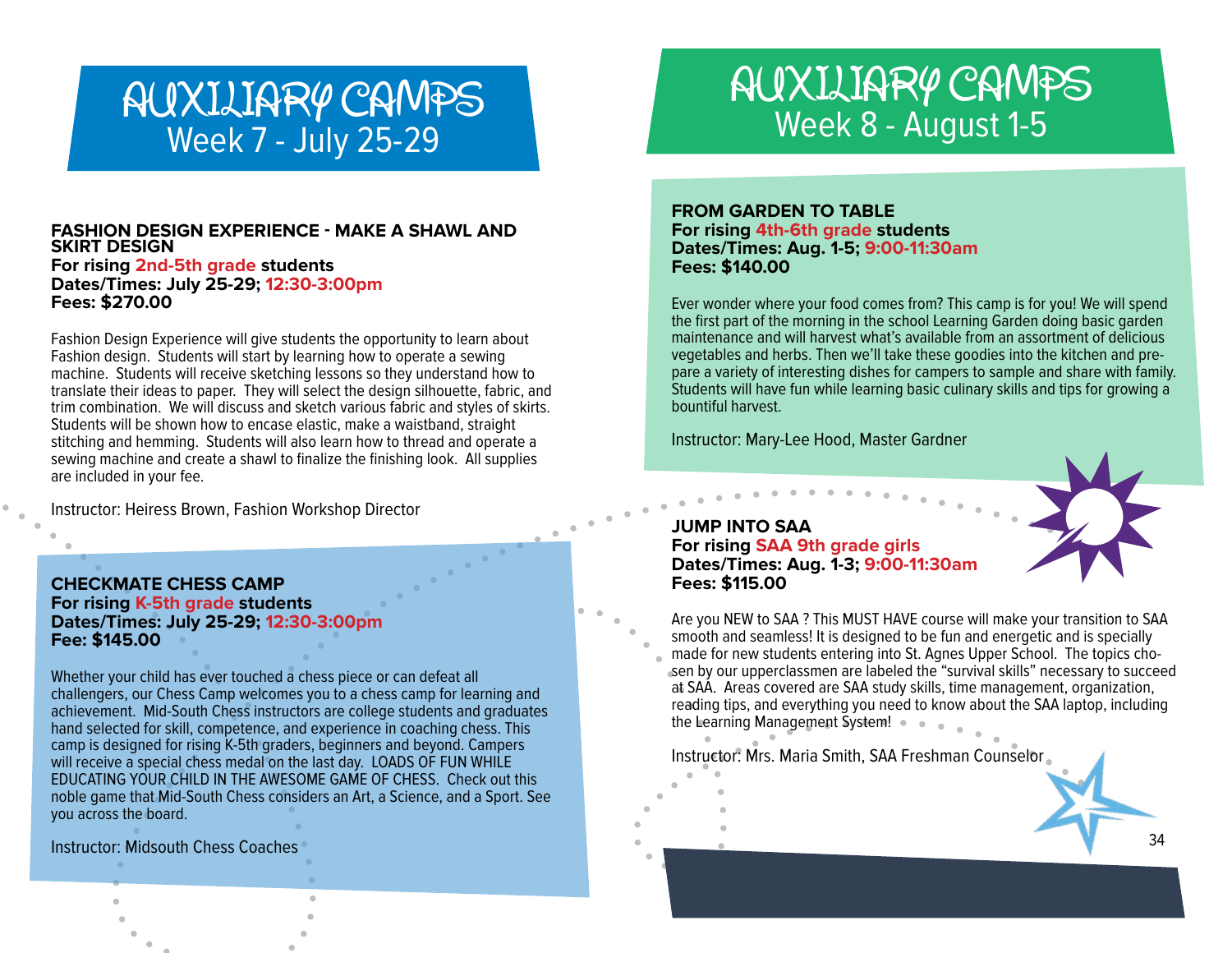### CAMP CALENDAR

### CAMP CALENDAR

| Week One: June 6-10          | РK | JK | Κ | 1st                                       | 2nd | 3rd | 4th | 5th   | 6th | 7th | 8th |
|------------------------------|----|----|---|-------------------------------------------|-----|-----|-----|-------|-----|-----|-----|
| Junior Day Camp              |    |    |   |                                           |     |     |     |       |     |     |     |
| Day Camp (8:30am-3:00pm)     |    |    |   |                                           |     |     |     |       |     |     |     |
| Camp Invention               |    |    |   |                                           |     |     |     |       |     |     |     |
| Spanish Animal Camp          |    |    |   |                                           |     |     |     |       |     |     |     |
| Wings Gymnastic Camp         |    |    |   |                                           |     |     |     |       |     |     |     |
| <b>Mad Scientist</b>         |    |    |   |                                           |     |     |     |       |     |     |     |
| Theatre Camp (Week 1 of 3)   |    |    |   |                                           |     |     |     |       |     |     |     |
| ACT Prep - English & Reading |    |    |   | Rising 9th-12 grade girls - 9:30-11:30am  |     |     |     |       |     |     |     |
| ACT Prep - Math              |    |    |   | Rising 10th-12 grade girls - 12:00-2:00pm |     |     |     |       |     |     |     |
| Mini All Sports Camp         |    |    |   |                                           |     |     |     |       |     |     |     |
|                              |    |    |   |                                           |     |     |     |       |     |     |     |
|                              | AM |    |   | <b>PM</b>                                 |     |     |     | Other |     |     |     |

| Week Three: June 20-24     | PK | JK | Κ | 1st                           | 2nd                                  | 3rd | 4th | 5th   | 6th | 7th | 8th |
|----------------------------|----|----|---|-------------------------------|--------------------------------------|-----|-----|-------|-----|-----|-----|
| Junior Day Camp            |    |    |   |                               |                                      |     |     |       |     |     |     |
| Day Camp                   |    |    |   |                               |                                      |     |     |       |     |     |     |
| Princesses on Parade       |    |    |   |                               |                                      |     |     |       |     |     |     |
| Theatre Camp (Week 3 of 3) |    |    |   |                               |                                      |     |     |       |     |     |     |
| Hoop School                |    |    |   |                               |                                      |     |     |       |     |     |     |
| Summer Rox Climbing Camp   |    |    |   |                               |                                      |     |     |       |     |     |     |
| History of French Cuisine  |    |    |   |                               | Rising 9th-12th grade - 9:30-11:00am |     |     |       |     |     |     |
| American Girl Adventure    |    |    |   |                               |                                      |     |     |       |     |     |     |
| Hoop School                |    |    |   |                               |                                      |     |     |       |     |     |     |
| Summer Rox Climbing Camp   |    |    |   | 6th-12th grade - 12:30-3:00pm |                                      |     |     |       |     |     |     |
|                            |    |    |   |                               |                                      |     |     |       |     |     |     |
|                            | AM |    |   | <b>PM</b>                     |                                      |     |     | Other |     |     |     |

| Week Two: June 13-17            | <b>PK</b> | <b>JK</b> | Κ | 1st       | 2nd | 3rd | 4th | 5th   | 6th | 7th | 8th |
|---------------------------------|-----------|-----------|---|-----------|-----|-----|-----|-------|-----|-----|-----|
| Junior Day Camp                 |           |           |   |           |     |     |     |       |     |     |     |
| Day Camp                        |           |           |   |           |     |     |     |       |     |     |     |
| Spanish Music Camp              |           |           |   |           |     |     |     |       |     |     |     |
| <b>Tales of Tails</b>           |           |           |   |           |     |     |     |       |     |     |     |
| Weird and Wacky Science and Art |           |           |   |           |     |     |     |       |     |     |     |
| Theater Camp (Week 2 of 3)      |           |           |   |           |     |     |     |       |     |     |     |
| Coding                          |           |           |   |           |     |     |     |       |     |     |     |
|                                 |           |           |   |           |     |     |     |       |     |     |     |
|                                 | AM        |           |   | <b>PM</b> |     |     |     | Other |     |     |     |

| Week Four: June 27-July 1 | <b>PK</b> | JK | к | 1st       | 2nd | 3rd | 4th | 5th   | 6th | 7th | 8th |
|---------------------------|-----------|----|---|-----------|-----|-----|-----|-------|-----|-----|-----|
| Junior Day Camp           |           |    |   |           |     |     |     |       |     |     |     |
| Day Camp                  |           |    |   |           |     |     |     |       |     |     |     |
| Color Your heArt Out      |           |    |   |           |     |     |     |       |     |     |     |
| KidFit Camp               |           |    |   |           |     |     |     |       |     |     |     |
| <b>Gymnastics Camp</b>    |           |    |   |           |     |     |     |       |     |     |     |
| <b>Gymnastics Camp</b>    |           |    |   |           |     |     |     |       |     |     |     |
|                           |           |    |   |           |     |     |     |       |     |     |     |
|                           | AM        |    |   | <b>PM</b> |     |     |     | Other |     |     |     |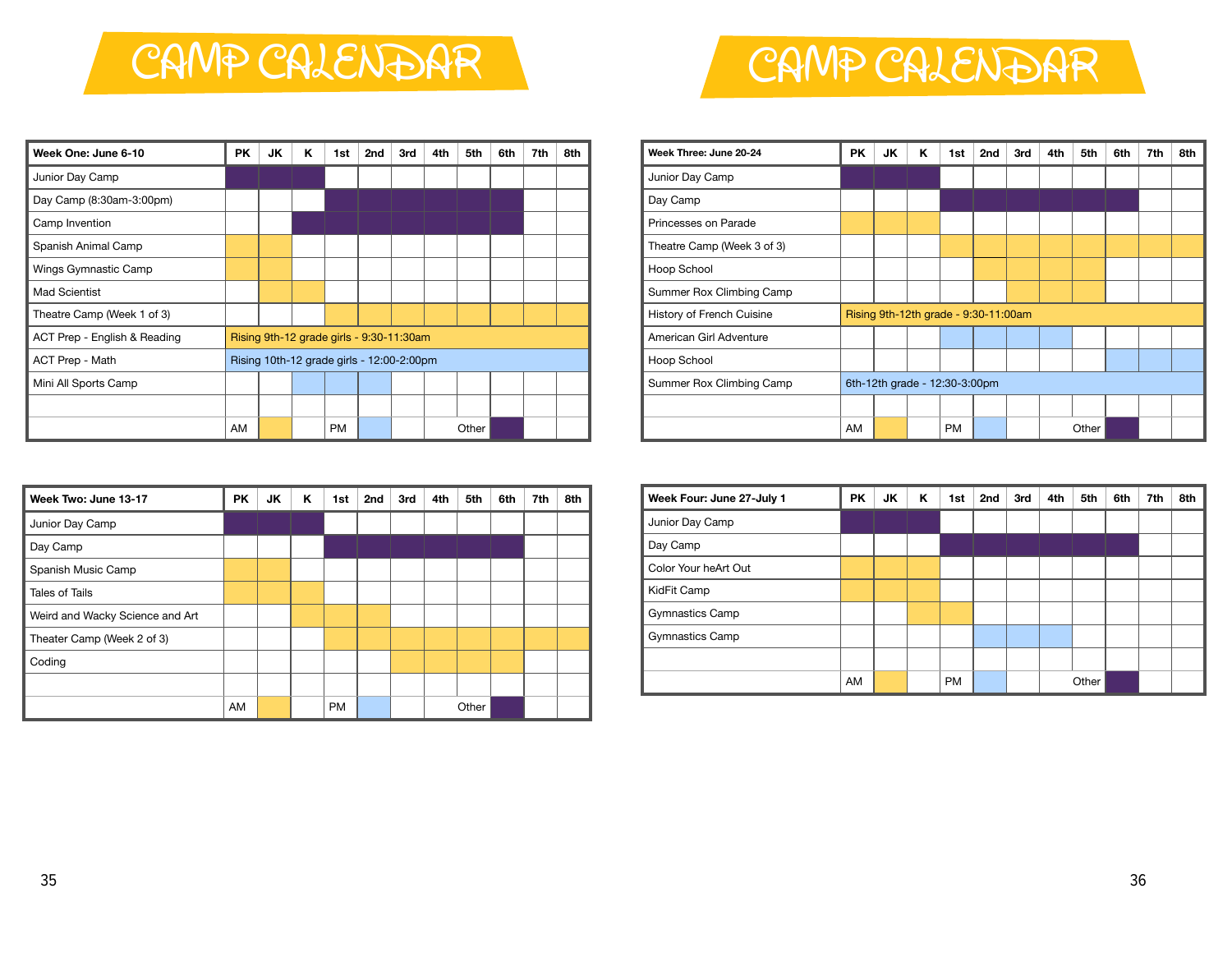## CAMP CALENDAR

| CAMP CALENDAR |  |
|---------------|--|
|---------------|--|

| Week Five: July 11-15                 | <b>PK</b> | JK | ĸ | 1st       | 2nd | 3rd | 4th | 5th   | 6th | 7th | 8th |
|---------------------------------------|-----------|----|---|-----------|-----|-----|-----|-------|-----|-----|-----|
| Junior Day Camp                       |           |    |   |           |     |     |     |       |     |     |     |
| Day Camp                              |           |    |   |           |     |     |     |       |     |     |     |
| Out of This World Science Camp        |           |    |   |           |     |     |     |       |     |     |     |
| Challenges with Legos!                |           |    |   |           |     |     |     |       |     |     |     |
| Memphis Youth Musical Theater<br>Camp |           |    |   |           |     |     |     |       |     |     |     |
| Harry Potter Camp                     |           |    |   |           |     |     |     |       |     |     |     |
| Chemist Camp                          |           |    |   |           |     |     |     |       |     |     |     |
| Volleyball Camp                       |           |    |   |           |     |     |     |       |     |     |     |
|                                       |           |    |   |           |     |     |     |       |     |     |     |
|                                       | AM        |    |   | <b>PM</b> |     |     |     | Other |     |     |     |

| Week Six: July 18-22                    | <b>PK</b> | JK | ĸ | 1st       | 2nd | 3rd | 4th | 5th   | 6th | 7th | 8th |
|-----------------------------------------|-----------|----|---|-----------|-----|-----|-----|-------|-----|-----|-----|
| Junior Day Camp                         |           |    |   |           |     |     |     |       |     |     |     |
| Day Camp                                |           |    |   |           |     |     |     |       |     |     |     |
| Boys, Boys, Boys!                       |           |    |   |           |     |     |     |       |     |     |     |
| <b>Frozen</b> Children's Ballet Theater |           |    |   |           |     |     |     |       |     |     |     |
| Smart Art Camp                          |           |    |   |           |     |     |     |       |     |     |     |
| Moana Ballet and Tap Camp               |           |    |   |           |     |     |     |       |     |     |     |
| Robotics with VEX IQ                    |           |    |   |           |     |     |     |       |     |     |     |
| Art-Rageous Camp                        |           |    |   |           |     |     |     |       |     |     |     |
|                                         |           |    |   |           |     |     |     |       |     |     |     |
|                                         | AM        |    |   | <b>PM</b> |     |     |     | Other |     |     |     |

| Week Seven: July 25-29            | <b>PK</b> | JK                                    | κ | 1st       | 2nd | 3rd | 4th | 5th   | 6th | 7th | 8th |
|-----------------------------------|-----------|---------------------------------------|---|-----------|-----|-----|-----|-------|-----|-----|-----|
| Junior Day Camp                   |           |                                       |   |           |     |     |     |       |     |     |     |
| Day Camp                          |           |                                       |   |           |     |     |     |       |     |     |     |
| Transition to High School English |           | Rising 9th grade girls - 9:00-10:30am |   |           |     |     |     |       |     |     |     |
| Get Prepped for PK                |           |                                       |   |           |     |     |     |       |     |     |     |
| Jump Into JK                      |           |                                       |   |           |     |     |     |       |     |     |     |
| Kick It Into Kindergarten - girls |           |                                       |   |           |     |     |     |       |     |     |     |
| Kick It Into Kindergarten - boys  |           |                                       |   |           |     |     |     |       |     |     |     |
| Rockin' Into First Grade - boys   |           |                                       |   |           |     |     |     |       |     |     |     |
| Rockin' Into First Grade - girls  |           |                                       |   |           |     |     |     |       |     |     |     |
| Sew It All                        |           |                                       |   |           |     |     |     |       |     |     |     |
| Transition to High School Math    |           | 9th grade girls - 11:00am-12:30pm     |   |           |     |     |     |       |     |     |     |
| <b>Fashion Design Experience</b>  |           |                                       |   |           |     |     |     |       |     |     |     |
| Check Mate Chess Camp             |           |                                       |   |           |     |     |     |       |     |     |     |
|                                   |           |                                       |   |           |     |     |     |       |     |     |     |
|                                   | AM        |                                       |   | <b>PM</b> |     |     |     | Other |     |     |     |

| Week Eight: August 1-5 | PK | JK | κ | 1st       | 2nd | 3rd | 4th | 5th                                                     | 6th | 7th | 8th |
|------------------------|----|----|---|-----------|-----|-----|-----|---------------------------------------------------------|-----|-----|-----|
| Junior Day Camp        |    |    |   |           |     |     |     |                                                         |     |     |     |
| Day Camp               |    |    |   |           |     |     |     |                                                         |     |     |     |
| From Garden to Table   |    |    |   |           |     |     |     |                                                         |     |     |     |
| Jump Into SAA          |    |    |   |           |     |     |     | Rising 9th grade girls - 9:00-11:30am - August 1-3 only |     |     |     |
|                        |    |    |   |           |     |     |     |                                                         |     |     |     |
|                        | AM |    |   | <b>PM</b> |     |     |     | Other                                                   |     |     |     |